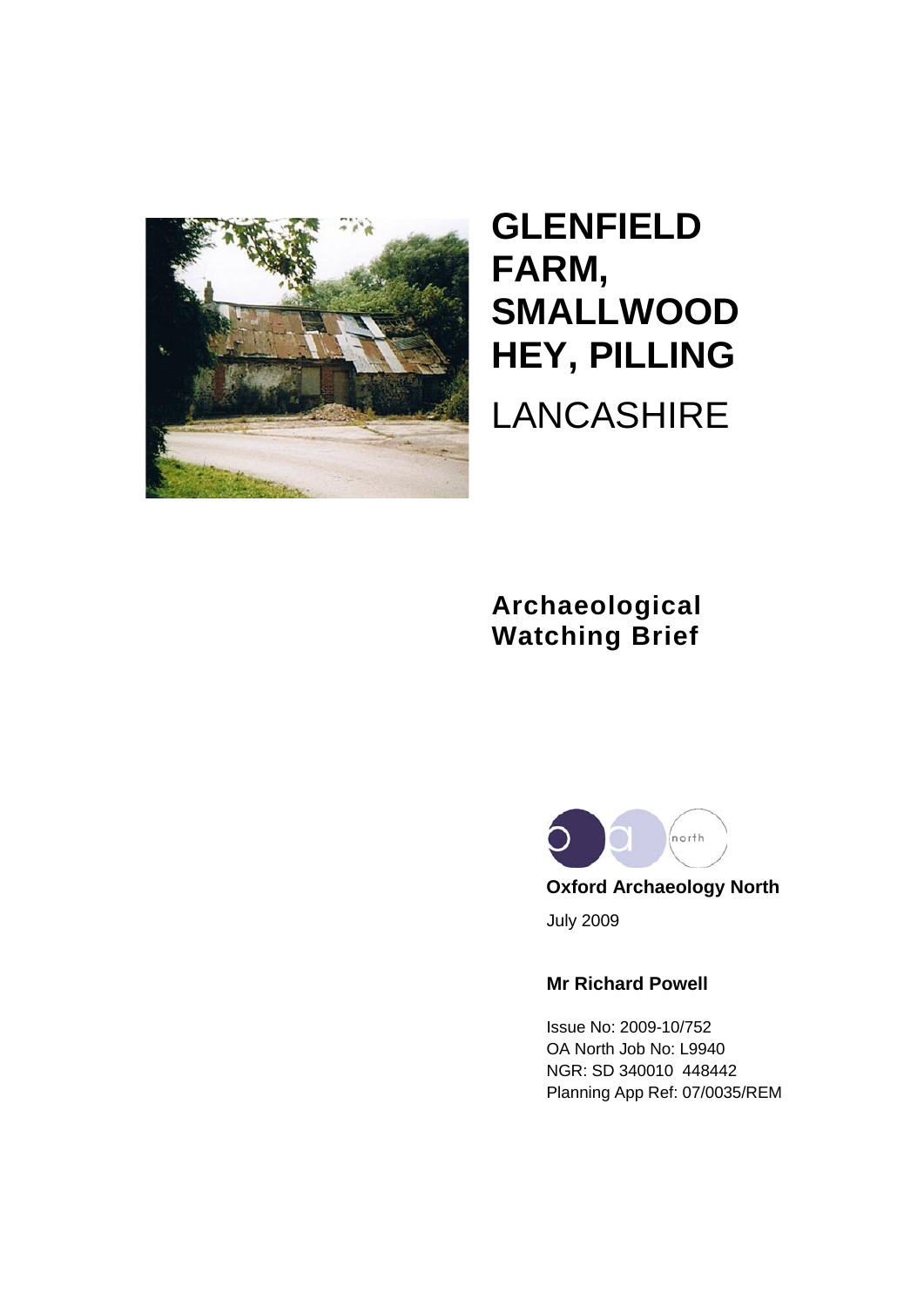| <b>Document Title:</b>                                              | <b>Glenfield Farm, Small Hey, Pilling, Lancashire</b>                  |        |
|---------------------------------------------------------------------|------------------------------------------------------------------------|--------|
| <b>Document Type:</b>                                               | <b>Archaeological Watching Brief</b>                                   |        |
| <b>Client Name:</b>                                                 | <b>Mr Richard Powell</b>                                               |        |
| <b>Issue Number:</b>                                                | 2009-10/752                                                            |        |
| <b>OA Job Number:</b>                                               | L9940                                                                  |        |
| <b>Planning Application Ref:</b><br><b>National Grid Reference:</b> | 07/0035/REM<br>SD 340010 448442                                        |        |
| Prepared by:<br>Position:<br>Date:                                  | <b>Steve Clarke</b><br><b>Assistant Supervisor</b><br><b>July 2009</b> |        |
| Checked by:<br>Position:<br>Date:                                   | <b>Emily Mercer</b><br>Project Manager<br><b>July 2009</b>             | Signed |
| Approved by:<br>Position:<br>Date:                                  | Alan Lupton<br><b>Operations Manager</b><br><b>July 2009</b>           | Signed |

**Oxford Archaeology North**  $\bullet$  **© Oxford Archaeological Unit Ltd 2007** Mill 3, Moor Lane Mills Mill 3, Moor Lane Mills<br>Moor Lane Lancaster<br>LA1 1TF LA1 1TF OX2 0EA<br>t: (0044) 01524 541000 t: (0044) 0 f: (0044) 01524 848606

Osney Mead<br>Oxford t: (0044) 01865 263800<br>f: (0044) 01865 793496

Oxford Archaeological Unit Limited is a Registered Charity No: 285627

#### *Disclaimer:*

*This document has been prepared for the titled project or named part thereof and should not be relied upon or used for any other project without an independent check being carried out as to its suitability and prior written authority of Oxford Archaeology being obtained. Oxford Archaeology accepts no responsibility or liability for the consequences of this document being used for a purpose other than the purposes for which it was commissioned. Any person/party using or relying on the document for such other purposes agrees, and will by such use or reliance be taken to confirm their agreement to indemnify Oxford Archaeology for all loss or damage resulting therefrom. Oxford Archaeology accepts no responsibility or liability for this document to any party other than the person/party by whom it was commissioned.*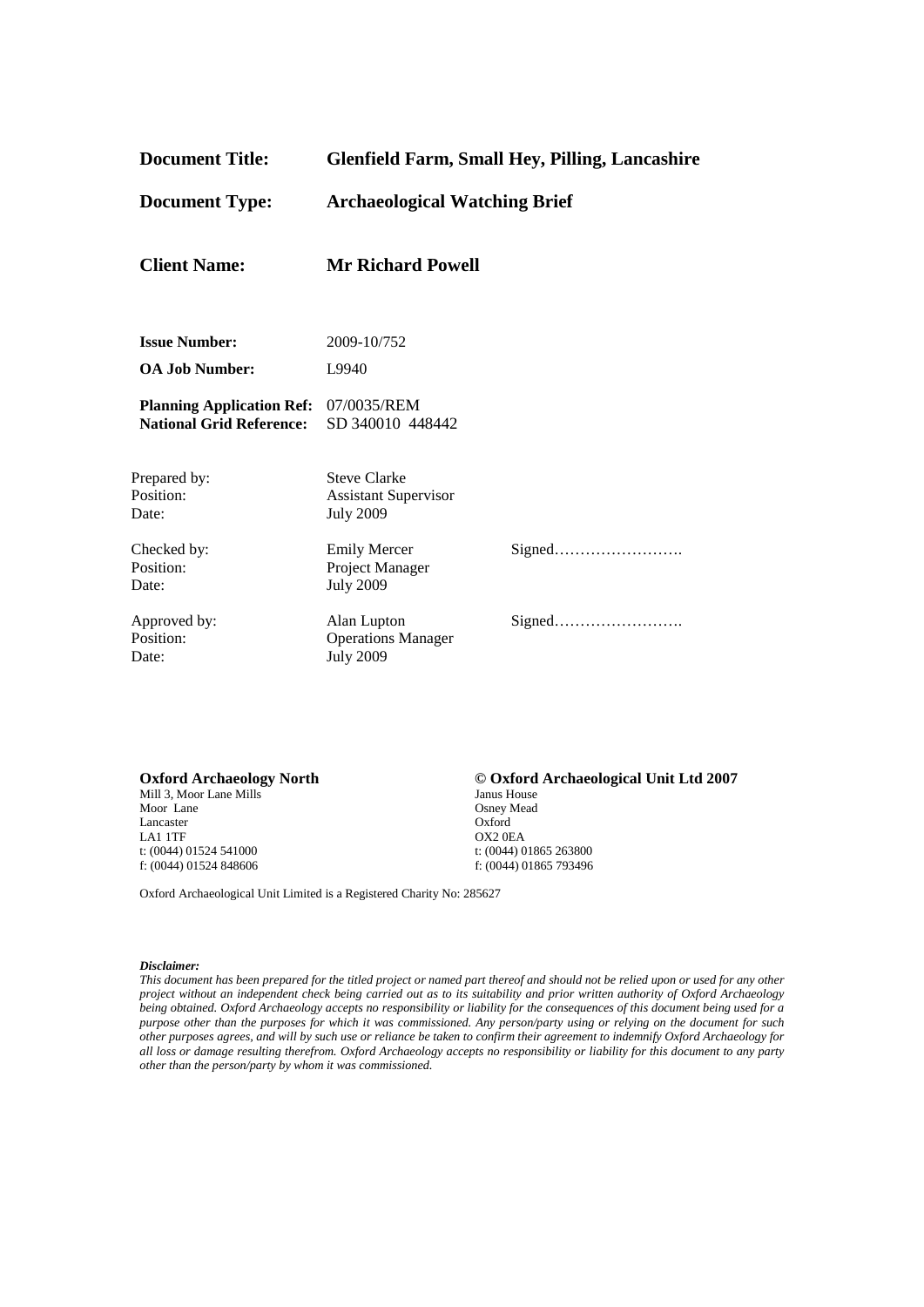# **CONTENTS**

| 1.               |  |  |  |
|------------------|--|--|--|
| 1.1              |  |  |  |
| 2.               |  |  |  |
| 2.1              |  |  |  |
| 2.2              |  |  |  |
| 2.3              |  |  |  |
| 2.4              |  |  |  |
| 3.               |  |  |  |
| 3.1              |  |  |  |
| 3.2              |  |  |  |
| 3.3              |  |  |  |
| 3.4              |  |  |  |
| 3.5              |  |  |  |
| 3.6              |  |  |  |
|                  |  |  |  |
| $\overline{4}$ . |  |  |  |
| 4.1              |  |  |  |
| 4.2              |  |  |  |
| 4.3              |  |  |  |
| 4.4              |  |  |  |
| 4.5              |  |  |  |
| 4.6              |  |  |  |
| 4.7              |  |  |  |
| 5.               |  |  |  |
| 5.1              |  |  |  |
| 5.2              |  |  |  |
| 6.               |  |  |  |
| 6.1              |  |  |  |
| 7.               |  |  |  |
| 7.1              |  |  |  |
| 7.2              |  |  |  |
| 8.               |  |  |  |
| 8.1              |  |  |  |
| 8.2              |  |  |  |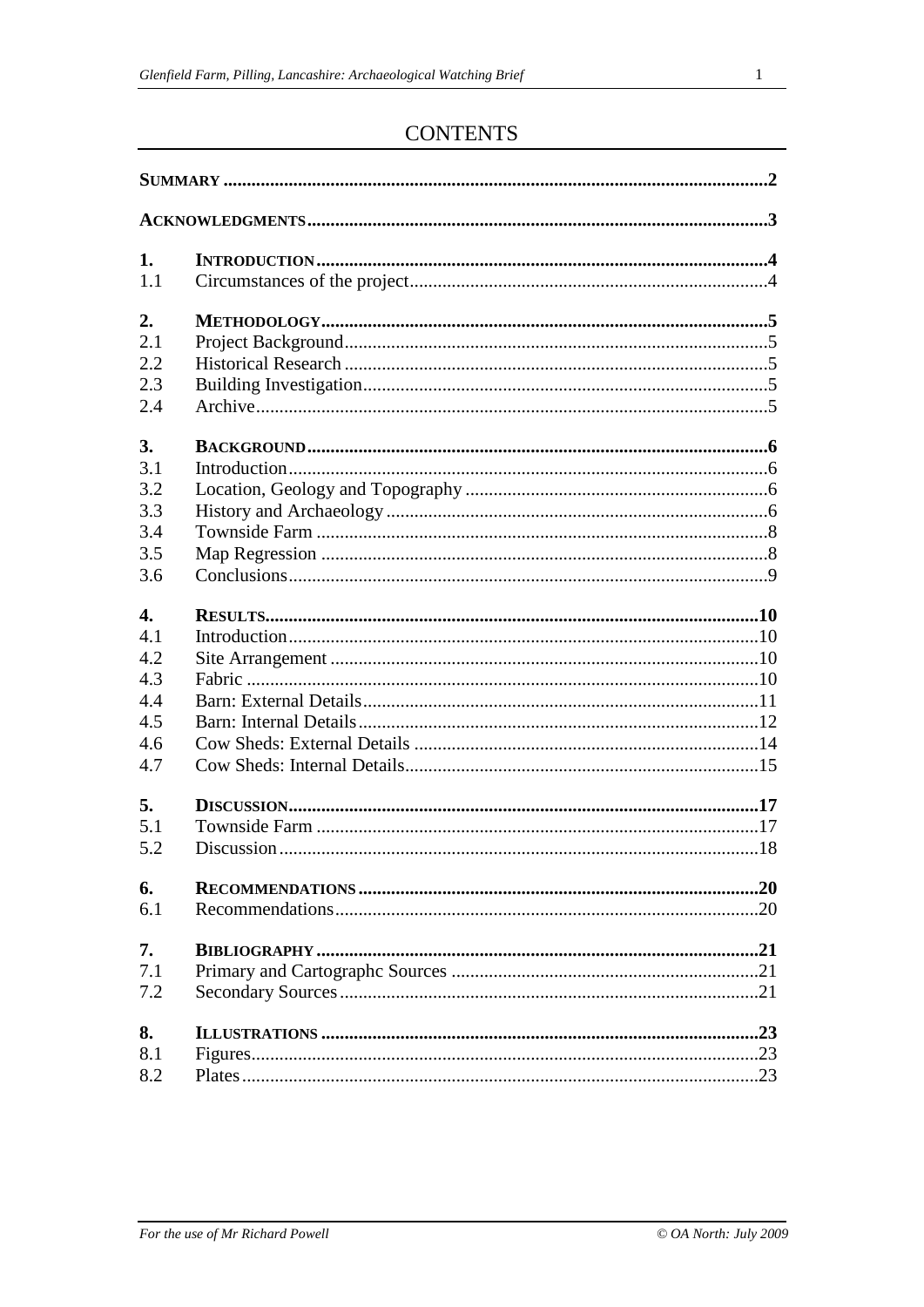#### SUMMARY

Mr R Powell proposed the redevelopment of the barn and cow sheds at Townside Farm, Pilling, Lancashire (SD40362 48390). In response, Lancashire County Archaeological Service recommended the undertaking of a building investigation of RCHME level II standard, prior to the commencement of work at the site.

The investigation comprised a detailed survey of the building in order to provide an outline of its form, development, and phases of alteration. A limited amount of historical research was carried out into the building, principally comprising a map regression. This allowed an outline history of the development of the building to be established, which would aid phasing and dating of any periods of alteration and construction.

The results of the investigation and cartographic sources revealed that there were five main phases in the development of the existing structures. The date of the original stone structures on the site is unknown, but they must predate 1734. Although these structures are no longer extant, parts of their cobbles walling still appear within the elevations of the present brick structures. This second phase of building using brick occurred in or immediately before 1845. It is likely that the barn was built slightly earlier than the cow sheds, although in general, the type of building material is very similar. Within this second phase, the north and south bays of the barn were divided off, probably to be used as shippons, an external horse-gin for a threshing machine was constructed, and the granary was built. By 1893, a third phase of alterations had been undertaken, in which the small extension to the north-west corner of the barn was added, presumably to enlarge the associated shippon, and the window and doors were also probably inserted during this time. The penultimate phase of alterations occurred shortly afterwards, around the turn of the twentieth century, and included the construction of a lean-to outshut and a new hay-loft. In addition, the stalls in the shippon and cow sheds were also improved with the addition of concrete partition walls, floors and wall finishes. The final phase is a broad period of *ad hoc* alterations undertaken since the early twentieth century. One of the most notable changes has been the insertion of a large gate into the west of the cowsheds, which presumably compensated for the blocking of a similar sized door on the east side of the building. In addition, the roof structure at the north end of the building has received attention, with some of the repairs evidently have taken place within recent years.

There are no recommendations for further work, following the completion of the archaeological building investigation and map regression.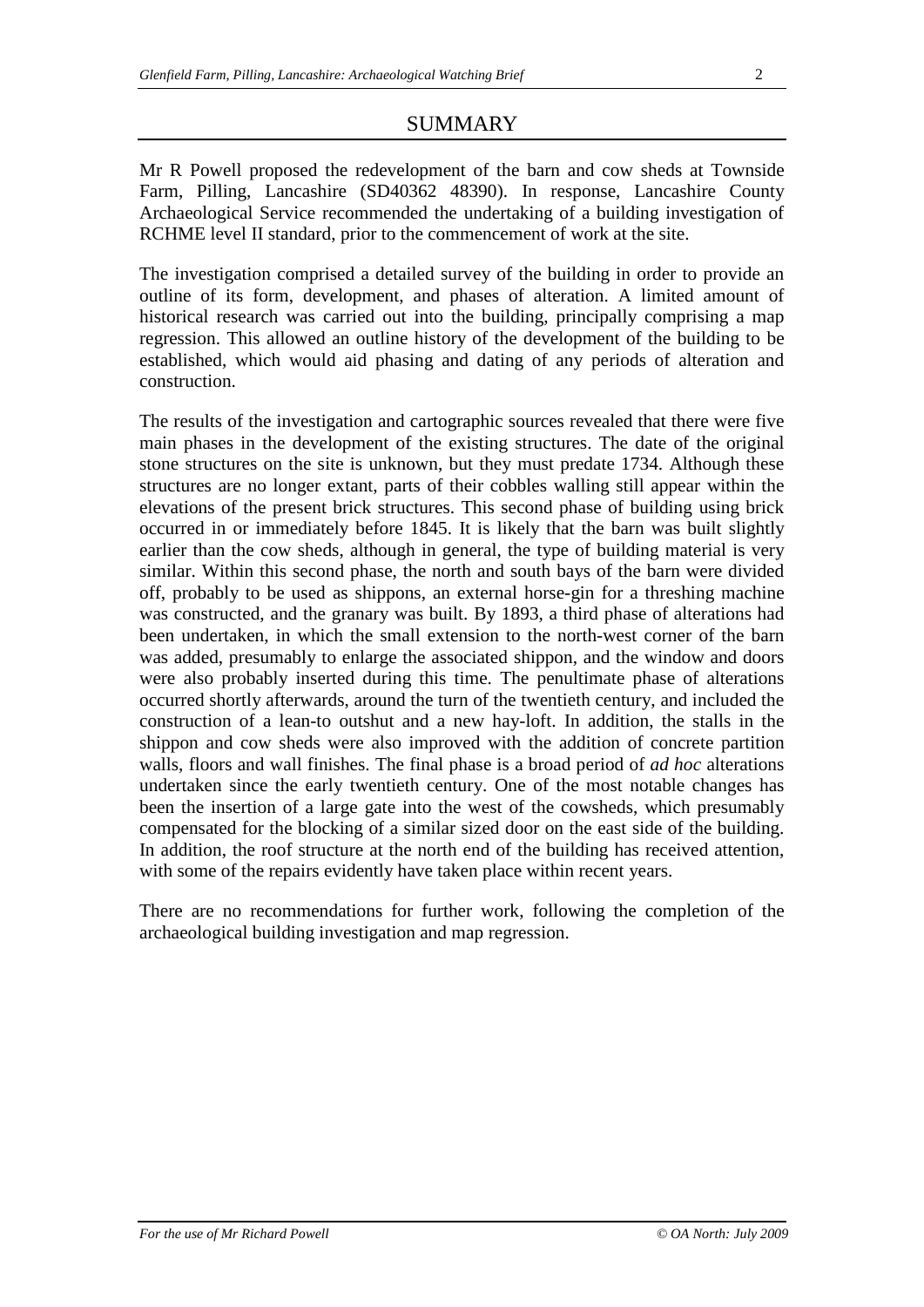# ACKNOWLEDGMENTS

Oxford Archaeology North would like to thank Mr Peter Winder for commissioning project, and for his help and information. Additional thanks are also due to the staff of the Lancashire Record Office for their help.

Daniel Elsworth and Chris Ridings undertook the building investigation and wrote the report. Mark Tidmarsh produced the illustrations. Daniel Elsworth carried out the background research. Alison Plummer managed the project and edited the report.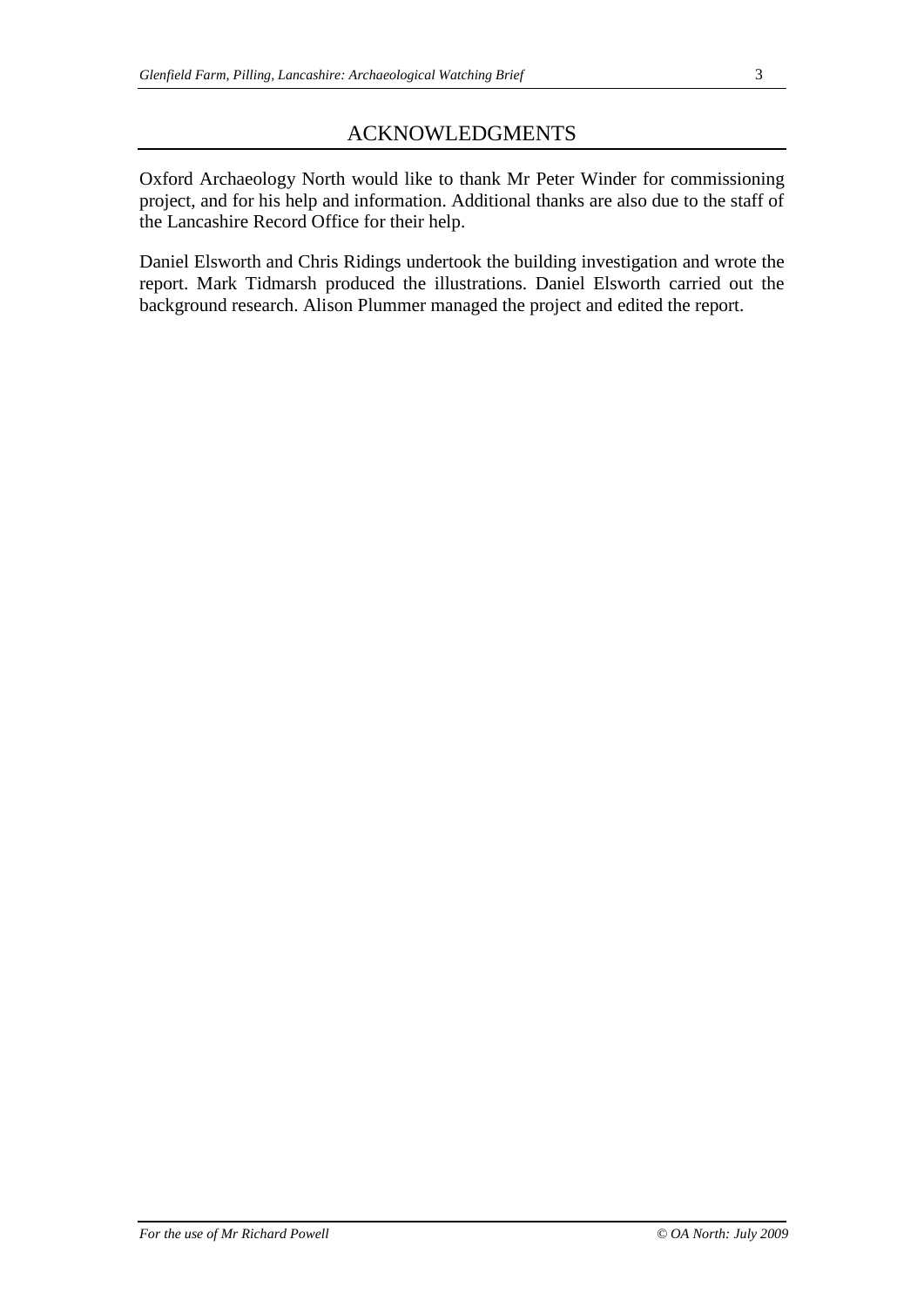# 1. INTRODUCTION

#### **1.1 CIRCUMSTANCE OF THE PROJECT**

1.1.1 Mr P Winder requested that Oxford Archaeology North (OA North) undertake an archaeological investigation at Townside Farm, Pilling, Lancashire (SD 40362 48390) (Fig 1), following a recommendation by Lancashire County Archaeological Service (LCAS). The LCAS had been consulted by Wyre Borough Council regarding a planning application (02/03/00471) to redevelop the barn and cow sheds to resident accommodation. Subsequently, an archaeological building recording programme of RCHME Level II-standard was recommended by LCAS, in order to assess the significance of the building, and provide a permanent record of the structure prior to redevelopment. Historical research aimed at providing better understanding of the development of the building was also recommended.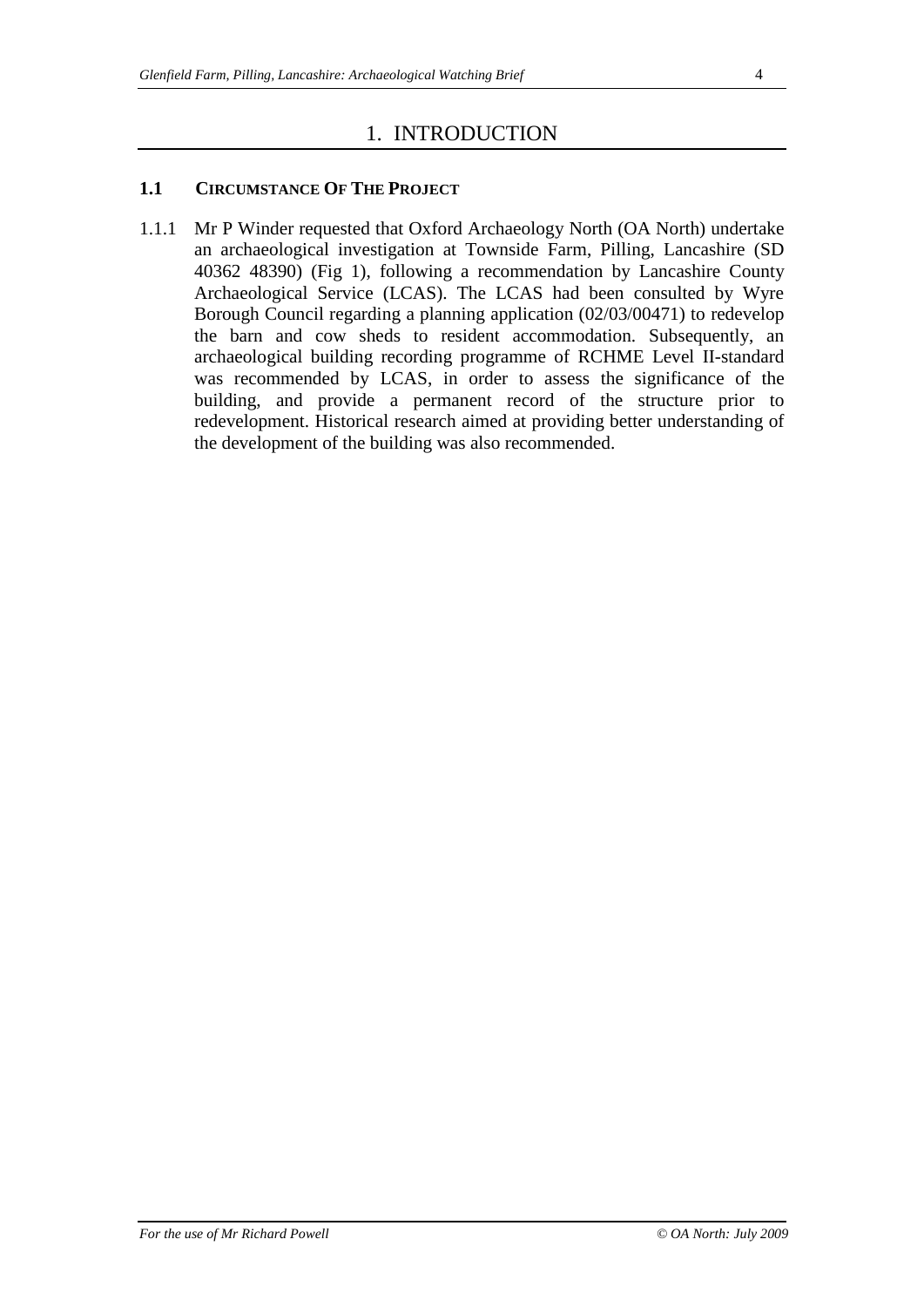# 2. METHODOLOGY

#### **2.1 PROJECT BACKGROUND**

2.1.1 A verbal brief was issued by the LCAS and OA North was commissioned to carry out the work, which was undertaken in October 2005.

#### **2.2 HISTORICAL RESEARCH**

2.2.1 A limited amount of historical research was carried out into the building, principally comprising a map regression. This allowed an outline history of the development of the building to be established, which would aid phasing and dating of any periods of alteration and construction.

#### **2.3 BUILDING INVESTIGATION**

- 2.3.1 A Level II-type investigation (RCHME 1996) was carried out. This was principally a descriptive record with a limited interpretation of the results, and comprised three main forms of documentation.
- 2.3.2 Written descriptions of all parts of the building were compiled on standard OA North *pro forma* record sheets; these detail elements of the construction and use of the building, as well as phases of alteration and significant architectural features.
- 2.3.3 A photographic record of the structure was also compiled using 35mm film and comprising both black and white prints and colour slides. In addition, digital photographs were also taken for illustrative purposes. Photographs were taken of all of the principal parts of the building in addition to areas showing structural alterations and elements of architectural importance.
- 2.3.4 Plans of all of the principal floors and a single cross-section of each building are also produced. These were achieved by hand annotating as-existing architect's plans. These too were intended to show areas of alteration to the building, its arrangement and areas of architectural interest.

#### **2.4 ARCHIVE**

2.4.1 A full professional archive has been compiled in accordance with current Institute of Field Archaeologists and English Heritage guidelines (English Heritage 1991). The paper and digital archive will be deposited with the Lancashire County Record Office in Preston (LRO(P)) on completion of the project, and a copy of the report will be deposited with the Lancashire Historic Environment Record (HER).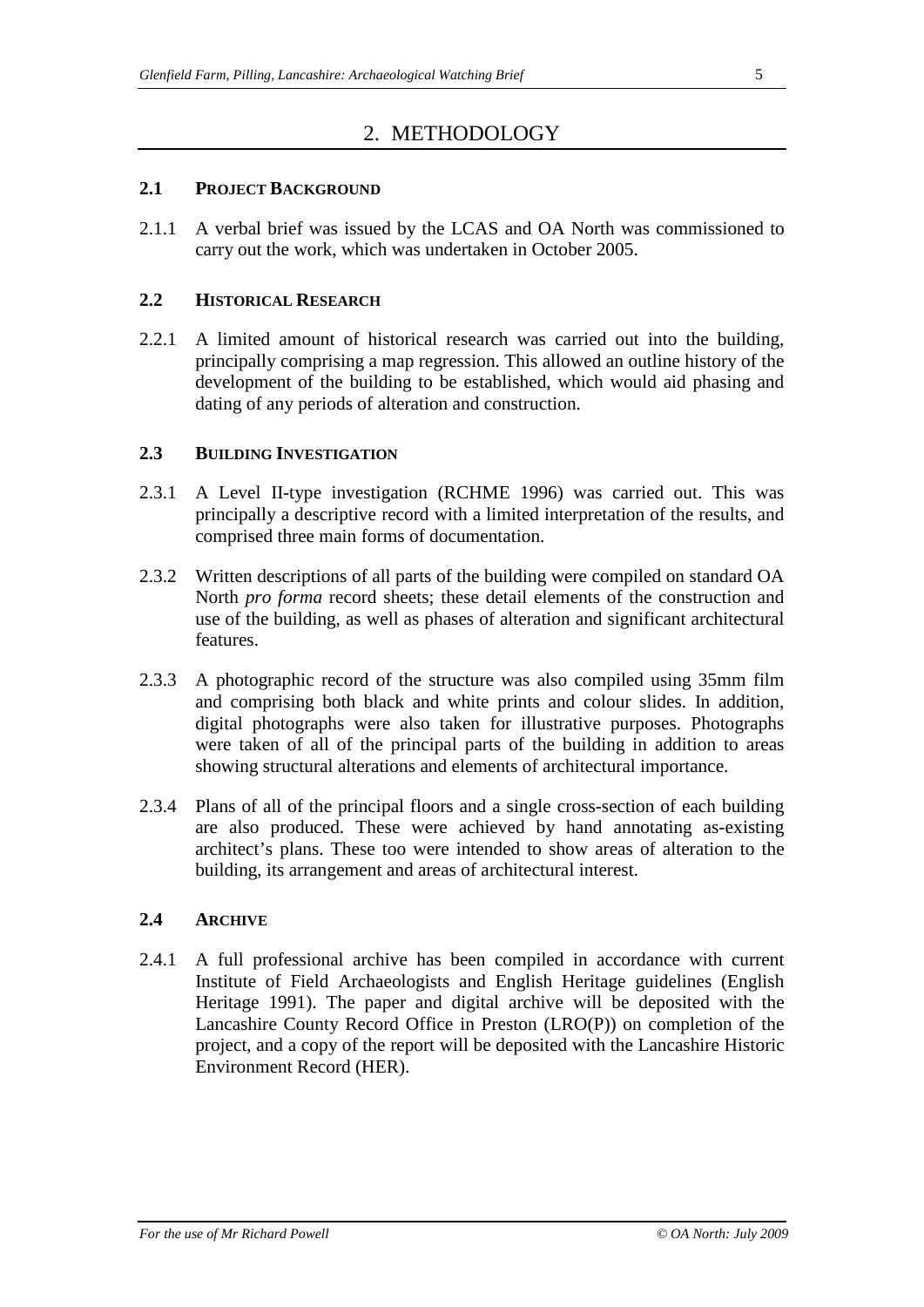# 3. BACKGROUND

#### **3.1 INTRODUCTION**

3.1.1 The background is intended to put the results of the investigation into context, as well as potentially provide evidence for phases of alteration, building and rebuilding. It is not intended to be exhaustive, or to be a history of the wider area, and it concentrates particularly on the development of Townside Farm. Much of the general background information has been taken from an early report from a project near Pilling (OA North 2003).

#### **3.2 LOCATION, GEOLOGY AND TOPOGRAPHY**

3.2.1 Townside Farm is situated approximately east of the centre of the village of Pilling (SD 40362 48390). As with most of the general area it is below 10m above sea level (Ordnance Survey 2002), and in an area of flat to gently rolling plain (Countryside Commission 1998, 86). The underlying solid geology comprises Permo-Triassic red mudstone, siltstones and sandstones, but this is rarely evident on the surface as it is covered by a thick layer of glacial and post-glacial deposits, primarily a boulder clay till (*op cit*, 87-8).

#### **3.3 HISTORY AND ARCHAEOLOGY**

- 3.3.1 *Prehistoric – Romano-British*: the area around Pilling is relatively rich in archaeological remains when compared to other parts of North Lancashire, particularly those of prehistoric date. Prior to the Neolithic the area had been heavily influenced by the changing sea level, which has lead to large deposits of clay and peat developing (Middleton *et al* 1995, 32). This has had a twofold affect on the survival of earlier archaeological remains, firstly obscuring them and making them difficult to identify, and secondly making the area less inhabitable at the time. The remains of red deer and elk have been discovered in the underlying clays and peat (Sobee 1997, 15), which probably survive from the post-glacial period, but they are not especially informative about human activity at the time. Polished stone axes of Neolithic date have been discovered at Cogie Hill Farm and Bone Hill, to the south-east (*op cit*, 18).
- 3.3.2 A number of artefacts of Bronze Age date have also been found in the same area, although the exact circumstances are often unclear (Middleton *et al* 1995, 66). Structural remains comprising a bank and ditch and timber poles have also been discovered, as well as a preserved head found in Pilling Moss, which are both likely to be of similar date (*op cit*, 68). Fewer objects of Iron Age date have been discovered, but these include a bronze scabbard also found in Pilling Moss (Sobee 1997, 22), which perhaps demonstrates that some continuity of settlement took place. The remains of a timber trackway, known as Kate's Pad, which was originally thought to be Iron Age, have recently been dated to the late Neolithic – early Bronze Age (Middleton *et al* 1995, 62).
- 3.3.3 The Roman period is not well represented in this part of Lancashire. Numerous finds are known from across the general area, but most were found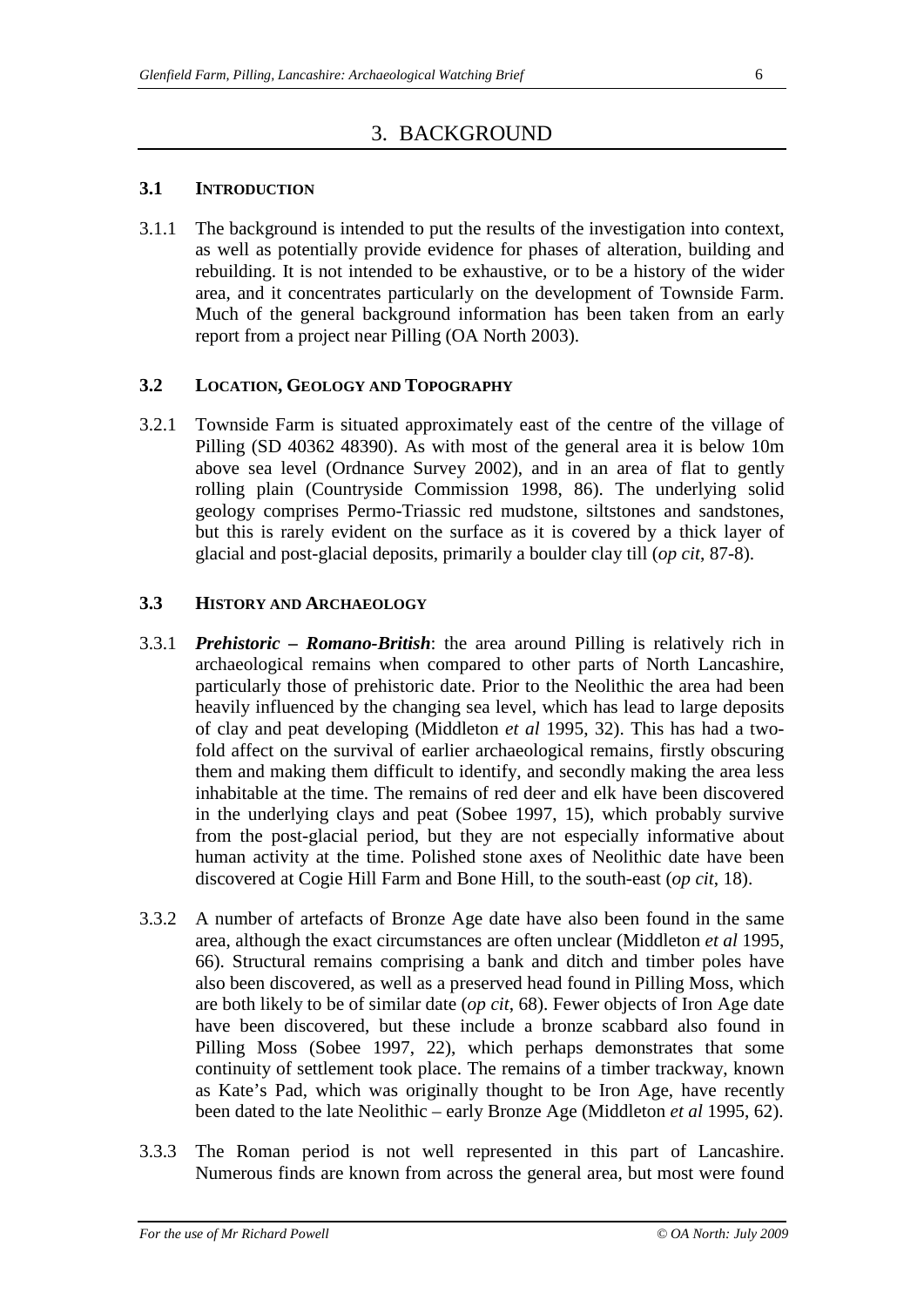in the early nineteenth century and lack context (*op cit*, 70-1). There is certainly enough evidence to suggest that the Romans had a presence in the area, but how extensive this was is difficult to establish. A gravel track, known as the Dane's Pad, was thought to have been Roman in origin, but this was dismissed subsequently (Mawson 1937, 15-6). The early medieval period is equally poorly represented, with place-name evidence giving only slight clues to the extent of settlement during the centuries following the collapse of Roman administration (Sobee 1997, 31). An initial Anglo-Saxon influence is apparent, and this is further supported by the discovery of a glass bead of Anglo-Saxon style, found in the general vicinity (*op cit*, 31-2), perhaps one of those found close to Town Side Farm near the old chapel (*op cit*, 62). The area later came under the influence of the Norse, which is mainly apparent in placename evidence (*ibid*, 33-4).

- 3.3.4 *Medieval – post-medieval*: the majority of settlements in the general area probably have medieval origins, and although Pilling itself is not included in the Domesday Book, other nearby villages were (*op cit*, 39). Cockersands Abbey, under whose influence much was done to improve drainage and productivity (Middleton *et al* 1995, 72-3), controlled much of the land. The process of reclaiming moss for its use for both agriculture and fuel was also begun in earnest at this point, as a result of the activities of the Abbey, as was a certain amount of enclosure (*op cit*, 73-4). Following the Dissolution of the Monasteries much of the land around Pilling was sold to John Kitchen of Cockersand (*op cit*, 73).
- 3.3.5 A short distance to the south of Town Side Farm is the Chapel of St John the Baptist, which was built in 1717 (Sobee 1997, 71). This replaced an earlier chapel, which was certainly medieval in origin and may have established during the Anglo-Saxon period (*op cit*, 62).
- 3.3.6 The post-medieval development of the area is dominated by further agricultural developments, in particular land reclamation, and peat extraction on a large scale (Middleton *et al* 1995, 75-83). Many of the villages and farms were still very isolated at this time, and the area was described as '*perhaps the loneliest part of that great secluded Lancashire plain known as "The Fylde Country"*' (Waugh *c* 1874, 94). During the nineteenth century it was a relatively peaceful place (*op cit*, 95), but even then major changes in the landscape were taking place. Drainage and reclamation were major undertakings, with massive numbers of pipes being made (Rothwell 1976, 10). Some industrial action did take place in the area, in particular clay digging, and there are many disused clay pits in the general area. The whole area continued to be affected by occasional flooding due to high seas throughout this period and even up to the present day (Watson and McClintock 1979, 9), making agricultural and economic growth difficult. During the eighteenth century it remained dependent on agriculture, while the rest of Lancashire was embracing the Industrial Revolution, and even into the nineteenth century transport and communication were so difficult that it remained relatively cutoff and backward (*op cit*, 11-12).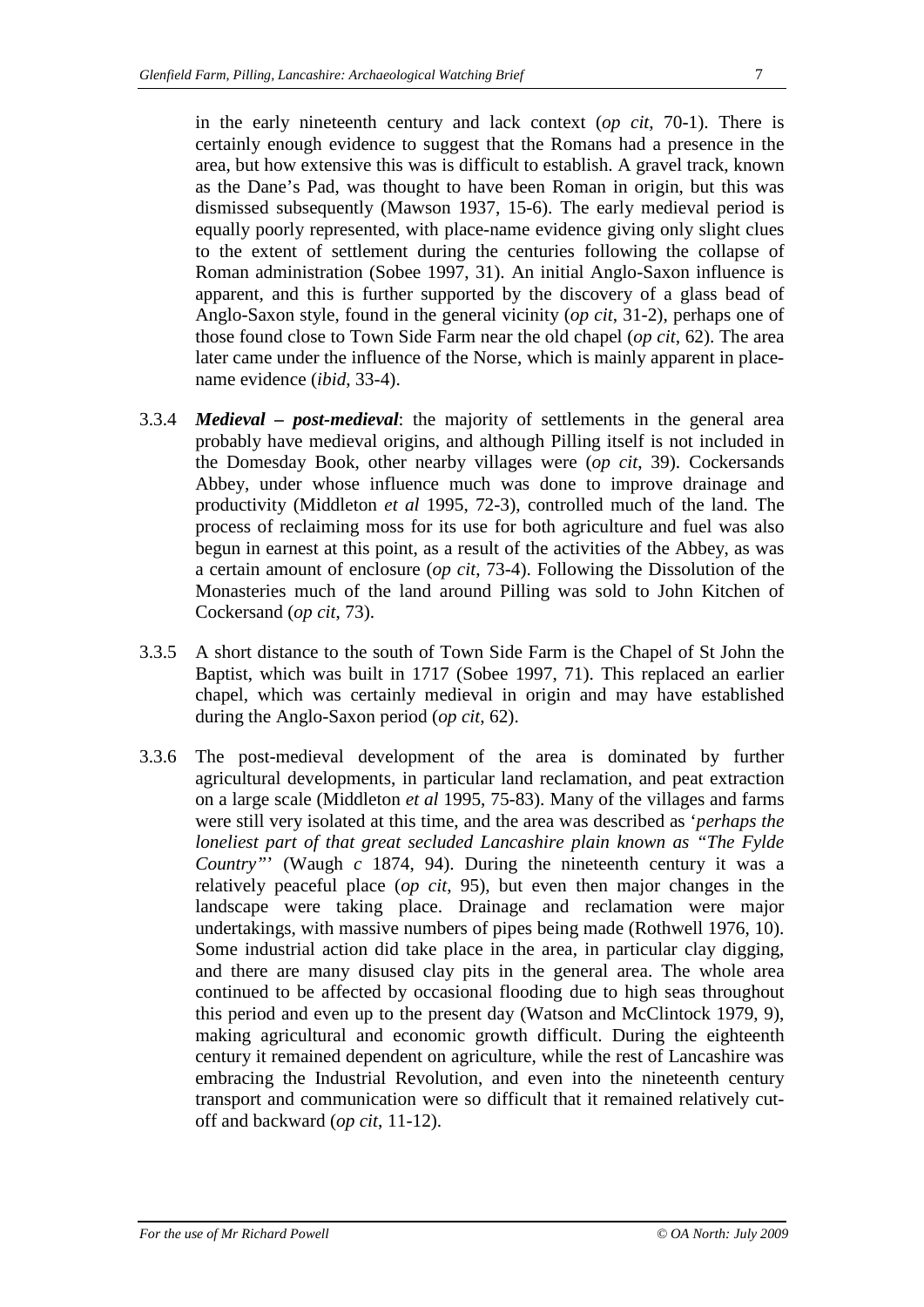#### **3.4 TOWNSIDE FARM**

- 3.4.1 It is not known when Townside Farm first came into existence, and as the scope of the investigation did not allow for detailed analysis no documentary sources were identified which elucidated this matter. Similarly, it seems to have merited no mention in any of the general historical accounts of the area. The cartographic sources (see *Section 3.5* below) demonstrate that it was present by 1734, but it is not known who owned it at this time, or whether it was even known as Townside. The Tithe Map and apportionment give the first known occupier, a farmer called Robert Alty (see *Section 3.5.3* below). The owners at this time are listed as Edward Hornby and John Gordon.
- 3.4.2 A brief examination of selected directories reveals that Richard Alty and a Robert Alty, both farmers, are resident, at different locations in Pilling (Kelly and Co 1858, 173). Neither farm is named however, although Edward Hornby is listed as a farmer at 'Skronka' farm (*op cit*, 174). In subsequent directories Robert Alty is still listed (Slater 1869, 257; 1882, 264) but again no farm is named, so it is not certain he was still resident at Townside at this time. By 1905 Robert Winder, presumably the ancestor of the current owners, is resident at Townside Farm (Kelly's Directories Ltd 1905, 768).

#### **3.5 MAP REGRESSION**

- 3.5.1 *Map of Part of Pilling, 1734*: Pilling is fortunate in having such an early map showing a large part of the township and the main parts of the village. Townside Farm is visible, but not named, and is shown to comprise a farmhouse to the south, another large building to the north of this (presumably an earlier barn) and a smaller building to the north of this (Fig 3). The Lshaped block of cowsheds was clearly not built by this time. The presumed barn is roughly rectangular in plan, with a projecting section on the south-east side giving it a squat L-shape. This would appear to give it the standard form of a 'Lancashire barn', a type of combination barn, generally thought to date from between 1750 and 1850 (Brunskill 1987, 111-113).
- 3.5.2 *Yates' Map of Lancashire, 1786*: this map is the first map of the county to show a great deal of detail, although it is not as detailed as the plan of 1734. Buildings are only shown as blocks and while it would appear that Townside Farm is shown, it is again not named.
- 3.5.3 *Tithe Map 1845 (LRO(P) DRB 1/150)*: this is the most detailed map prior to the Ordnance Survey following the plan of 1734 (Fig 3). The same basic arrangement is present as that in 1734, with the farmhouse, barn and small building to the north. Again, the L-shaped block of cow sheds has not been built by this stage, and the barn has a squat L-shape. The Tithe apportionment (DRB 1/150 1844) lists the farm as owned by Edward Hornby Esq and John Gordon Esq, and occupied by Robert Alty. A house, barn, fold and yard are listed among the elements of the property.
- 3.5.4 *Ordnance Survey 1848*: despite being surveyed between 1844 and 1845 there are some noticeable differences between this map and the Tithe map. By this date the L-shaped block of cow sheds has been constructed, although it has a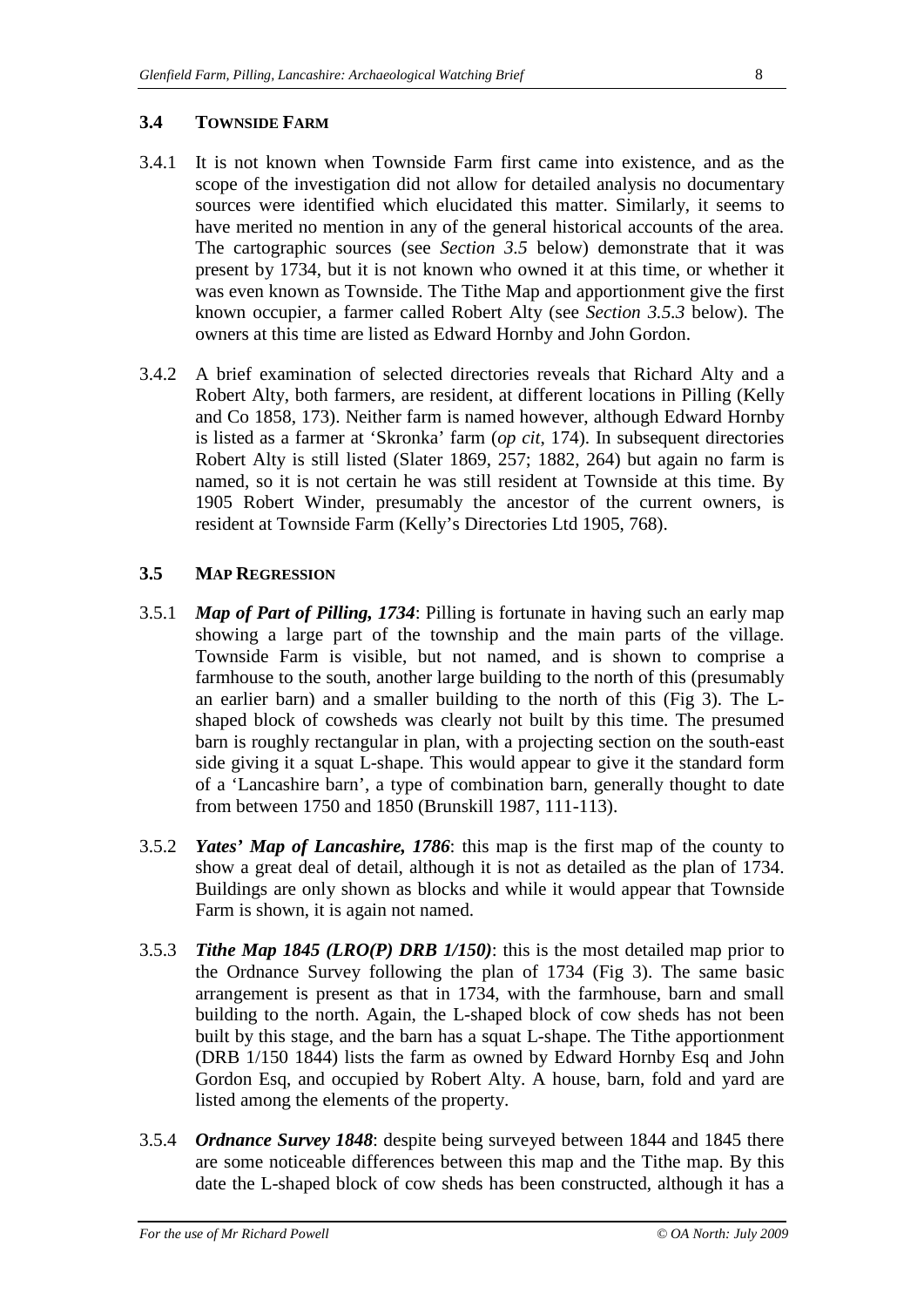small outshut on the south end (Plate 1). The barn is shown as a much more rectangular block, also with a small outshut on its south end, but it is not clear whether it has taken on its present form by this date or not.

- 3.5.5 *Ordnance Survey 1893*: this is the first 25": 1 Mile map and shows the building in considerably more detail (Plate 2). By this date the barn has taken on its present form, and most of the details such as the steps leading to the outshut at the south end are visible. In addition, a circular structure, almost certainly a horse-gin, is positioned against the west side. The L-shaped block of cow sheds are little different, although the outshut on the south end is not present while additional structures are attached to the west side.
- 3.5.6 *Ordnance Survey 1912 and 1932*: the form of the both the barn and cow sheds has changed very little by this time, although the horse-gin is no longer present. An additional outshut has been constructed against the south-west corner of the barn and a small detached building is situated to the north of the of cow sheds.

#### **3.6 CONCLUSIONS**

- 3.6.1 It is clear from the map regression that the present barn has replaced a structure of similar size on the same site, presumably an earlier, 'Lancashire', barn. Similarly, the cow sheds are evidently built on the site of an equally early building. The date of construction of these earlier buildings is not known, except that they must pre-date 1734.
- 3.6.2 By approximately 1845 the barn had clearly been altered, although it is not clear how much of its present form it had taken by this date and at the same time the L-shaped block of cowsheds was also built. By 1893 the complex had certainly reached its current size and the barn was further augmented by a horse-gin on the west side, although this had apparently been removed by 1912.
- 3.6.3 The directories demonstrate that during the last *c* 150 years Townside Farm has probably been occupied by only two families: the Altys followed by the Winders. During the earlier part of this period it was owned by others, at least one of whom also appears to have been a local farmer. As it is not known when the farm was built or who for it is not known how this arrangement came about.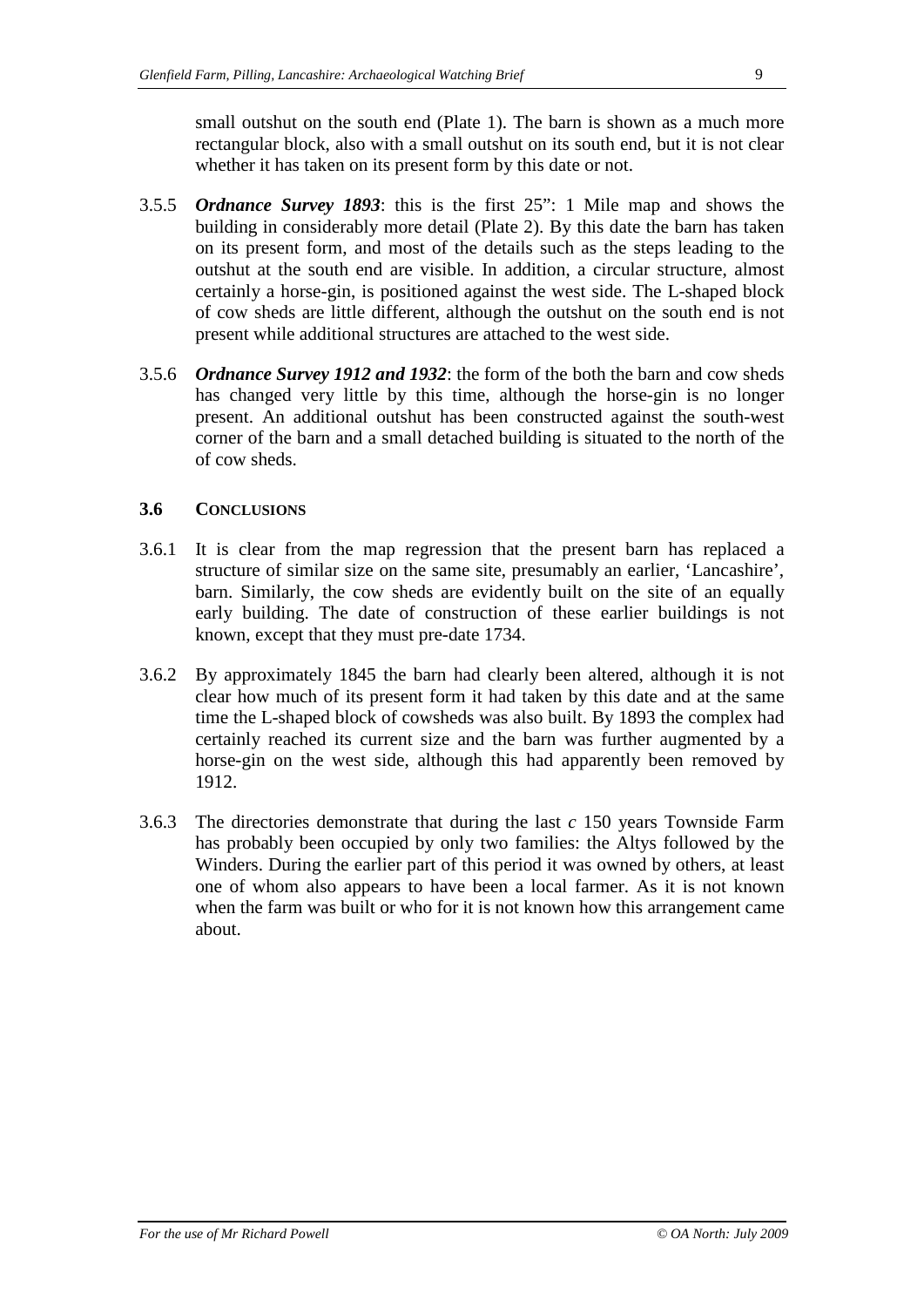## 4. RESULTS

#### **4.1 INTRODUCTION**

4.1.1 As per the specifications of a Level II-type investigation (RCHME 1996) the results are largely descriptive. For ease of organisation the descriptions of the building are broken into external and internal details, with details of the general fabric and arrangement kept separate.

#### **4.2 SITE ARRANGEMENT**

- 4.2.1 The site comprises two buildings: the barn to the south, which is roughly rectangular, and the cowsheds to the north, which form an L-shaped block. The barn is divided into four main parts, the barn itself, which was originally a three-bay threshing barn with loft(s), an additional bay at the north and south ends and a small two-storey addition to the south end of the extra bay. In addition, there is a small annex on the west side of the main barn, and a small outshut added to the extra bay at the north end.
- 4.2.2 The cow sheds are divided into two parts; the south end, which comprises four small bays, and the north and east end, which is divided into four separate boxes. The four bays at the southern end and all of the individual boxes making up the northern and eastern sections are individually accessed.

#### **4.3 FABRIC**

- 4.3.1 Both buildings are mainly built of brick, although in both cases there are extensive areas where cobbles are used. These tend to be earlier, however, and it is evident that the brick represents a later period of rebuilding. The majority of the bricks are a uniform mid-reddish orange in colour, hand-made and mould-thrown, and measure  $0.23m$  (9") long,  $0.11m$  (4¼") wide and  $0.07m$ (2¾") thick. These are typical of late eighteenth to early nineteenth century date (Harley 1974, 76). An off-white lime mortar bonds the early brickwork with numerous gritty inclusions including shell, and they are generally laid in English Garden Wall bond, at a ratio of one row of headers to four or five rows of stretchers. The stone-built sections typically survive as the lower part of the walls, and consist of rough courses of cobbles bedded in a thick lime mortar. Within the barn some jambs are finished with dressed red sandstone and limestone quoins, the origin of which is uncertain. These may have been robbed from the nearby chapel.
- 4.3.2 In both cases the roof structure is timber and of a king-post design (although there are significant differences between the style of these in the barn and the cow sheds). The roofs themselves are finished with slate. Timber is also used for most of the internal structures within the buildings, although concrete has latterly been used in the construction of stalls, floors and dung channels. Concrete blocks and modern machine-made bricks, which are a uniform dark red in colour, have also been used in more recent repairs. The north, south and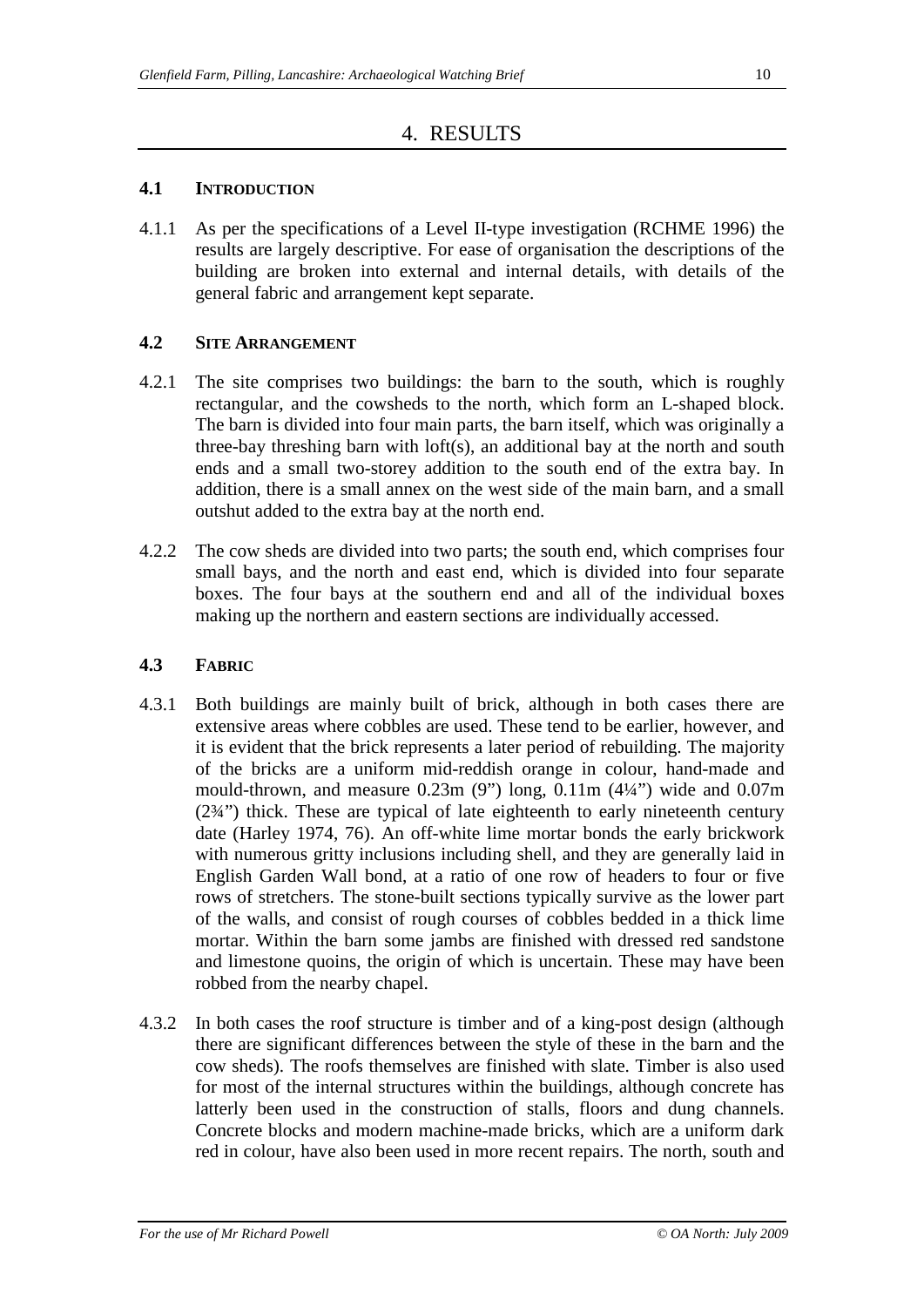east elevations of the barn, some of the west, and all of the elevations of the cowsheds are finished with a roughcast render.

#### **4.4 BARN: EXTERNAL DETAILS**

- 4.4.1 *East (Front) elevation*: (Plate 3) there are two rows of diaper-pattern ventilation slots across the elevation; the higher level comprising four holes, the lower nine. The north–east corner has ashlar-effect quoins constructed within the render. To the south of this is a large wagon doorway with a timber lintel evidently made of two pieces of re-used timbers: there are groups of relict peg-holes in each piece that suggest these are former cruck blades. To the south there are two pedestrian doorways, the northern one with a stone lintel and the southern, which may be inserted, with a concrete one. At the south end the elevation is continued by a small two-storey outshut. This has a small ground floor doorway in its east elevation, and a partially hipped roof. There is a plastic gutter attached to the whole elevation.
- 4.4.2 *West (Rear) elevation*: (Plates 5 and 6) the majority of this elevation is rendered, mostly with a smooth finish, apart from a small section at the far south end, which is roughcast as per the rest. The exposed section between, which was clearly left unrendered because of an outshut that formerly stood against this part of the wall, is a mix of brick and cobbles, which evidence of considerable rebuilding. A return in stone, with dressed quoins, denotes the north side of a pedestrian doorway at the south end. South of this is another pedestrian doorway and above is a small window. The area between the two doorways has been substantially rebuilt, the original build apparently being a mix of bricks and rounded cobbles, which was built on top of in the standard brick seen elsewhere in the building. North of this is a small low-level window with a sliding shutter, immediately to the north of which is a low doorway with a rough limestone lintel. North of this the wall returns to the west and there is another large pedestrian doorway, the jambs of which are finished with a concrete skim. North of this the wall returns to the west again where there is a small monopitch outshut attached to the north-west end of the barn.
- 4.4.3 *South elevation*: (Plate 4) this forms the gable end of the building, to which is attached the two storey outshut. The outshut has a four-light window on the west side, and the west end return has ground floor and first floor doorways, the latter accessed by a flight of yellow sandstone steps attached to the south end of the barn. Above these steps, but on the ground floor is a small window looking into shippon at the north end of the barn.
- 4.4.4 *North elevation*: (Plate 7) this forms the opposing gable end. The upper part has five diaper pattern ventilation slots, each of nine bricks, in two rows above three. Below these is a shallow plinth, beneath which are three slit ventilators. At ground level there is a central pedestrian doorway, either side of which are small windows. The west end of the gable has been extended by the outshut, which houses another small window. The west end of the outshut is finished with dressed stone quoins that are visible through gaps in the render, while the false quoins of the east elevation continue around the north-east corner.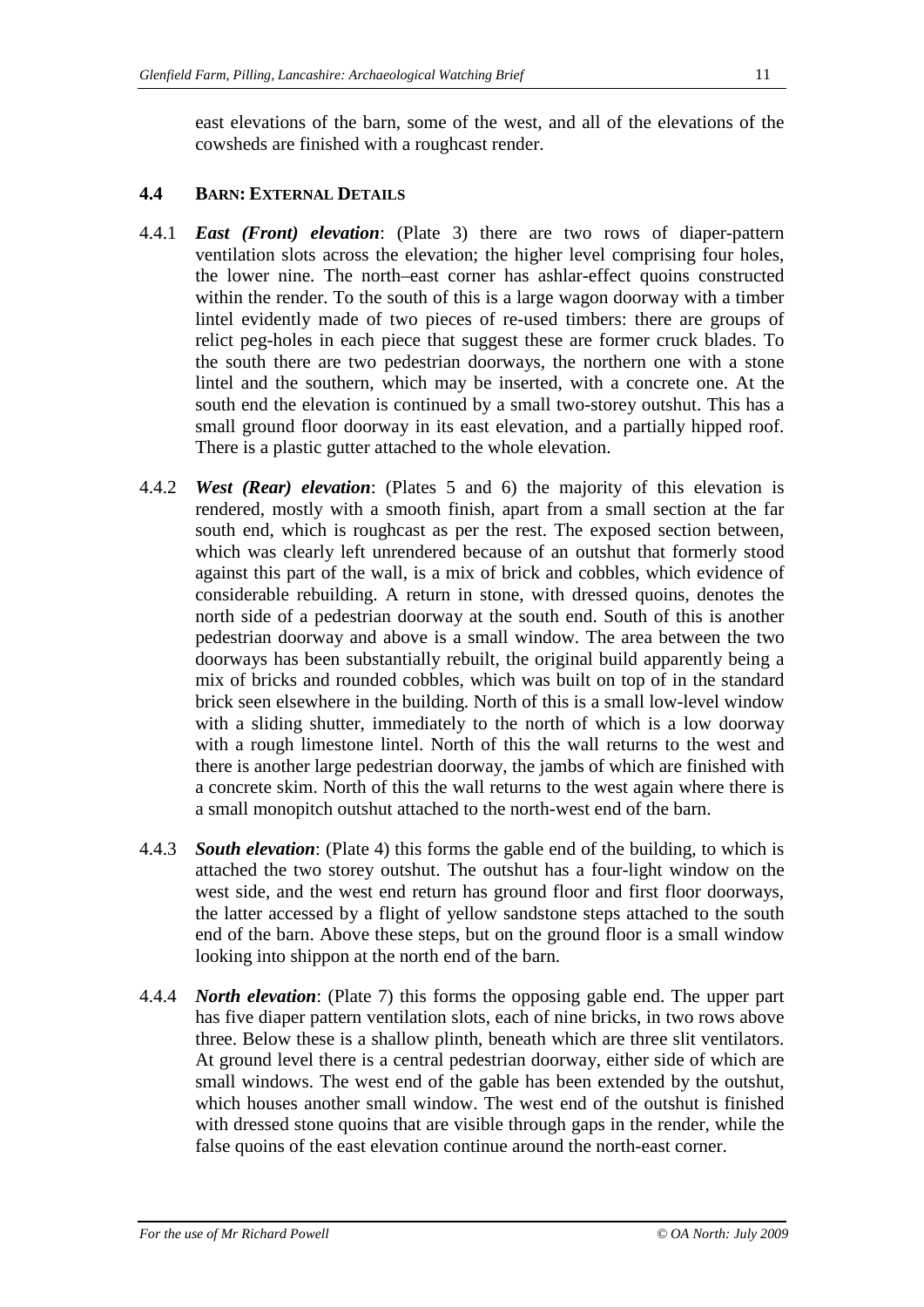#### **4.5 BARN: INTERNAL DETAILS**

- 4.5.1 *Barn*: the majority of the building comprises what was originally a large threshing barn of three bays, which is built upon the remains of an earlier, stone structure. It has two suspended king post trusses, the king posts of which are elaborately shaped in a 'turned baluster' style (Plate 8). The heads of the king posts are square, with the ridge purlin housed, while the bases are joggled (probably to complete the baluster effect) but have raking braces attached with simple joints below (Fig 5). There is an additional queen post at both the east and west ends. There are three purlins per pitch, plus a central ridge purlin. All of the timber is very neatly hand-finished with a slight chamfer, apart from a row of purlins in the centre of the east side, which are more rough and probably re-used. The northern truss has chiselled carpenter's marks (I and II) corresponding to matching joins, but the southern truss does not appear to have similar marks. It does, however, have an ornate Roman-style 'I' (Plate 9) cut into the south face of the tie beam, with additional marks to the west, which may be the remains of a date. The tie beams sit on brick buttresses on the east side and returns in the wall on the east. A recent timber hayloft has been added on the south side, although this probably replaces an earlier one or possibly two, one at either end.
- 4.5.2 The majority of the floor of the barn is earth, or at least earth-covered. However, the northern section, between the wagon doorway in the north-east corner and the large pedestrian doorway opposite, is concrete.
- 4.5.3 The north (Plate 11) and south internal elevations of the barn are entirely brick, and both have two large openings (presumably pitching holes for the rooms beyond) at first floor level, one above the other. These both have reused timber lintels/sills with relict peg holes and joist slots. The north elevation also has four small windows within it at ground floor level, probably inserted, and between the central two an area has been relatively recently rebuilt in modern brick. The east elevation is unremarkable, although the lower *c* 0.9m is built of cobbles. The lower part of the west elevation is similarly built of cobbles, to a height of up to 1.2m. The wall returns at the north and south ends, at the south end forming the jamb of a doorway, and at the north to form an opening into a short extension, also built of brick on cobbles (Plate 10). The extension butts a quoined jamb, presumably the flanking wall for a former wagon doorway, and there are further quoins forming the inner doorway, although on the south side this has been truncated and rebuilt. A large pedestrian doorway is now situated within this outshut, with dressed stone surrounds.
- 4.5.4 On the west side of the barn there is a small box effectively contained within it, beneath the western pitch of roof. It is principally built of brick, although the west side is built onto the lower, cobbled part of the wall, and is on two, very low, floors. On the first floor there is a doorway in the north side allowing access from the hay loft, with a chamfered timber lintel and sill. On the ground floor there is a very low aperture/doorway on the west side and another similar doorway, blocked with stone to the north of this. Internally, the first floor walls are entirely whitewashed. On the ground floor the walls are cobble on the west side, with two narrow alcoves between the low doorways.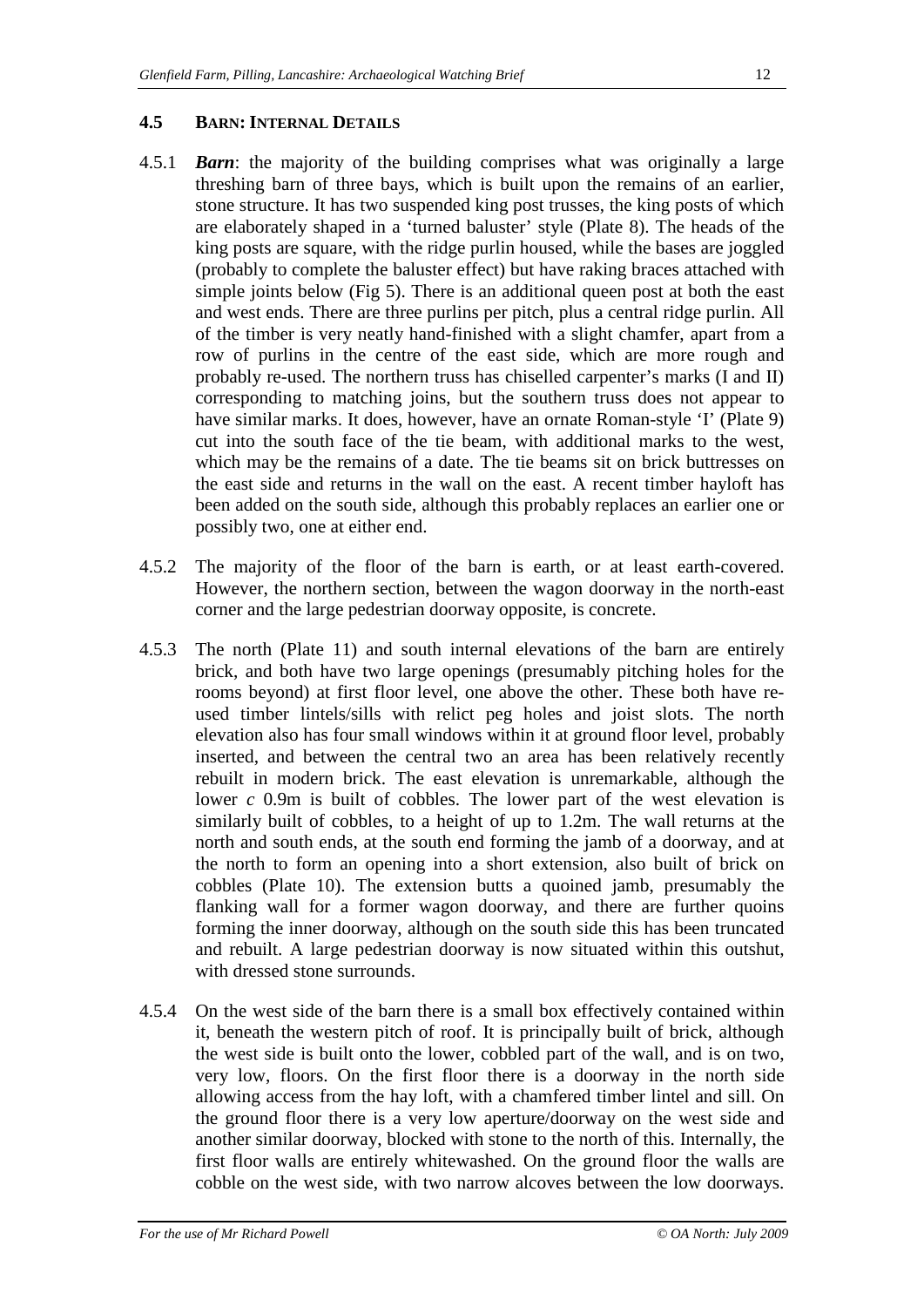The north and south walls are half cobble and half brick. Within the east elevation there are two or three iron rods passing through the wall into the barn beyond. One of these still has a piece of chamfered timber attached to it, and these presumably represent the remains of the drive shafts for a threshing machine. The ceiling is very low, and the joists are all re-used timbers with numerous relict peg holes, joists slots and so forth. Similarly, some of the floorboards on top of these are also re-used and have evidently been painted, although all of them are wide and hand-finished.

- 4.5.5 *Northern shippon*: (Plate 12) the single bay to the north of the barn forms a shippon. The floor is finished with a concrete skim incorporating a dung channel, and the walls are finished in a similar manner. The ceiling comprises machine-cut timber joists and floorboards forming the floor of the loft above. There are three concrete stall walls along the south wall. The western end has been extended into a small outshut, which is finished in the same way and continues the same finish, including the dung channel. There are four windows in the south elevation, and two windows and a doorway in the north, all of which appear to have been inserted or rebuilt. Those to the north have concrete lintels.
- 4.5.6 Within the western extension there is another window in the north elevation, with a stone lintel, and an inserted window in the south, above which is a plinth within the build of the wall. The extension is beneath a monopitch roof, with two purlins, one of which is very roughly finished and probably re-used. The walls of the extension are probably mostly brick-built, although the east elevation is certainly stone.
- 4.5.7 Above the shippon the walls are not covered. A large part of the north wall, corresponding to the visible fabric externally, is evidently built of cobbles, with slit vents with dressed red sandstone jambs. The roof is similar construction to the barn proper, but the timbers are much less well finished.
- 4.5.8 *Southern shippon and stable*: (Plate 13) this is situated within the single bay at the south end of the barn. The floor is part cobbled, part concrete, the ceiling forms a half or three-quarter loft over the shippon and is supported by upright posts attached to which are timber walls of a row of stalls. Both the ceiling and stalls are built of machine-cut timber and appear relatively modern. The walls on the ground floor are finished with a thin skim of concrete. The south elevation, which is mainly built of stone, has two small apertures in the centre, both blocked with stone and with stone and timber lintels. At either end of the elevation the wall is recessed and built of brick; the west end has a small window with a re-used timber lintel. The east and west elevations both have pedestrian doorways on the south side with stone lintels. On the first floor the brickwork of the walls is exposed. There is evidence for rebuilding on the west side of both the north and south elevations; perhaps representing blocked apertures and a possible return for an internal wall.
- 4.5.9 *Granary*: attached to the south end of the barn is a small two-storey structure. It is divided into two rooms on the ground floor: the western room is small, with a very low ceiling comprising narrow timber joists and boards and a concrete floor. The south, east and west walls are brick-built, while the north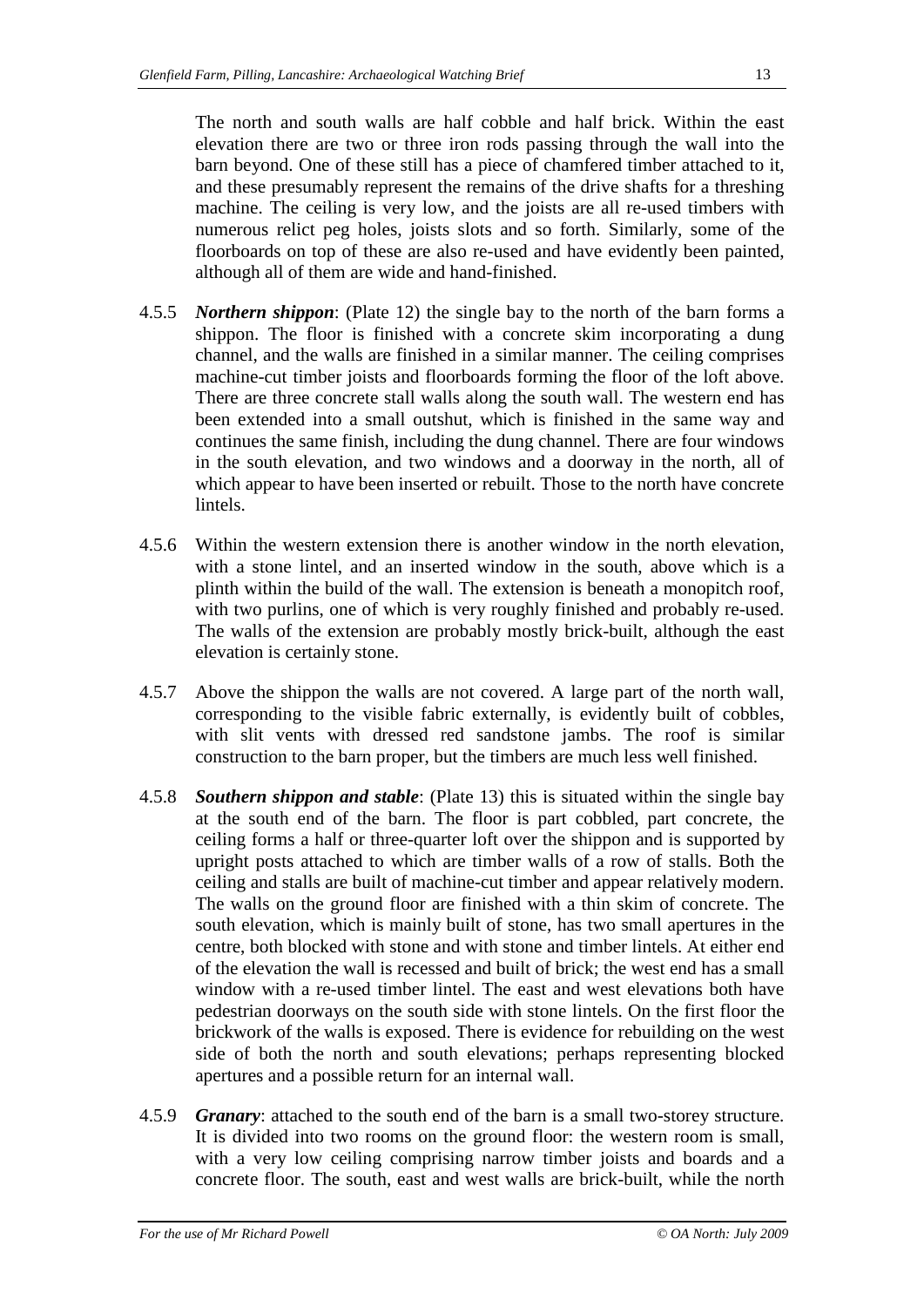is stone, with a narrow aperture (a ventilation slot) with red sandstone jambs blocked with stone (Plate 14). The eastern room is slightly larger, but the walls are finished with a concrete skim and the ceiling covered by plasterboard.

4.5.10 The first floor is accessed by a flight of steps on the west side. It has a relatively modern roof with chamfered battens and rafters. The walls are brick, finished with rough plaster and the east and west walls butt the south elevation. The window in the south elevation has a machine-cut timber lintel, and the floor comprises timber boards, which are raised on the east side.

#### **4.6 COW SHEDS: EXTERNAL DETAILS**

- 4.6.1 *East elevation of the north south axis*: (Plate 15) the brick wall is finished in a roughcast render and dressed with rough quoins at the north end. There is a small casement window in the centre of the elevation, whilst to the north, there is a large aperture, which has been partially covered with timber slats. The cracks in the rendered wall beneath this opening suggest that this was once a doorway. In addition, there are two small square air vents below the gutter at the south end.
- 4.6.2 *East elevation of the east west axis*: (Plate 16) this elevation is constructed from rough courses of cobbles dressed with rough quoins. The stonework has been re-pointed with cement mortar and there are brick repairs towards the apex of the gable, within which, there is an air vent or beam slot.
- 4.6.3 *South elevation of the north south axis*: (Plate 17) the south gable end has a roughcast render with a smoother finish towards the base of the wall. There is a small casement window, originally a door, towards the east end, and a doorway with a stone lintel and timber gate at the west end.
- 4.6.4 *South elevation of the east west axis*: (Plate 18) in keeping with the character of the east elevation, and indeed the rest of the structure, the walls are roughcast rendered with quoins to the east end. In addition, there are three matchboard doors, the two end doors are dressed with quoins and feature stone lintels, whilst the central door differs in its concrete lintel.
- 4.6.5 *North elevation of the east west axis*: (Plate 19) the north elevation of the east/west axis lies within the garden of the adjacent property. It is similar in character to the east elevation of the east/west axis. It has the same unrendered stone walls and is dressed with similarly exposed quoins. There is a blocked aperture very reminiscent of the opening in the centre of the long east elevation, and there are four vent holes underneath the guttering.
- 4.6.6 *East elevation of the north south axis*: (Plate 20) the elevation is smoothly rendered, but this is in a poor condition, despite several patches of cement repairs. At the south end, there is evidence of rough courses of the familiar weatherworn cobbles, whilst towards the centre of the elevation, there is bare brick. The north end of the building lies on the adjacent property and consists of unrendered stone dressed with bare quoins. There is a blocked aperture, possibly a hog hole or similar, which features a substantial stone lintel and quoins. Towards the centre of the elevation, there is an inserted or enlarged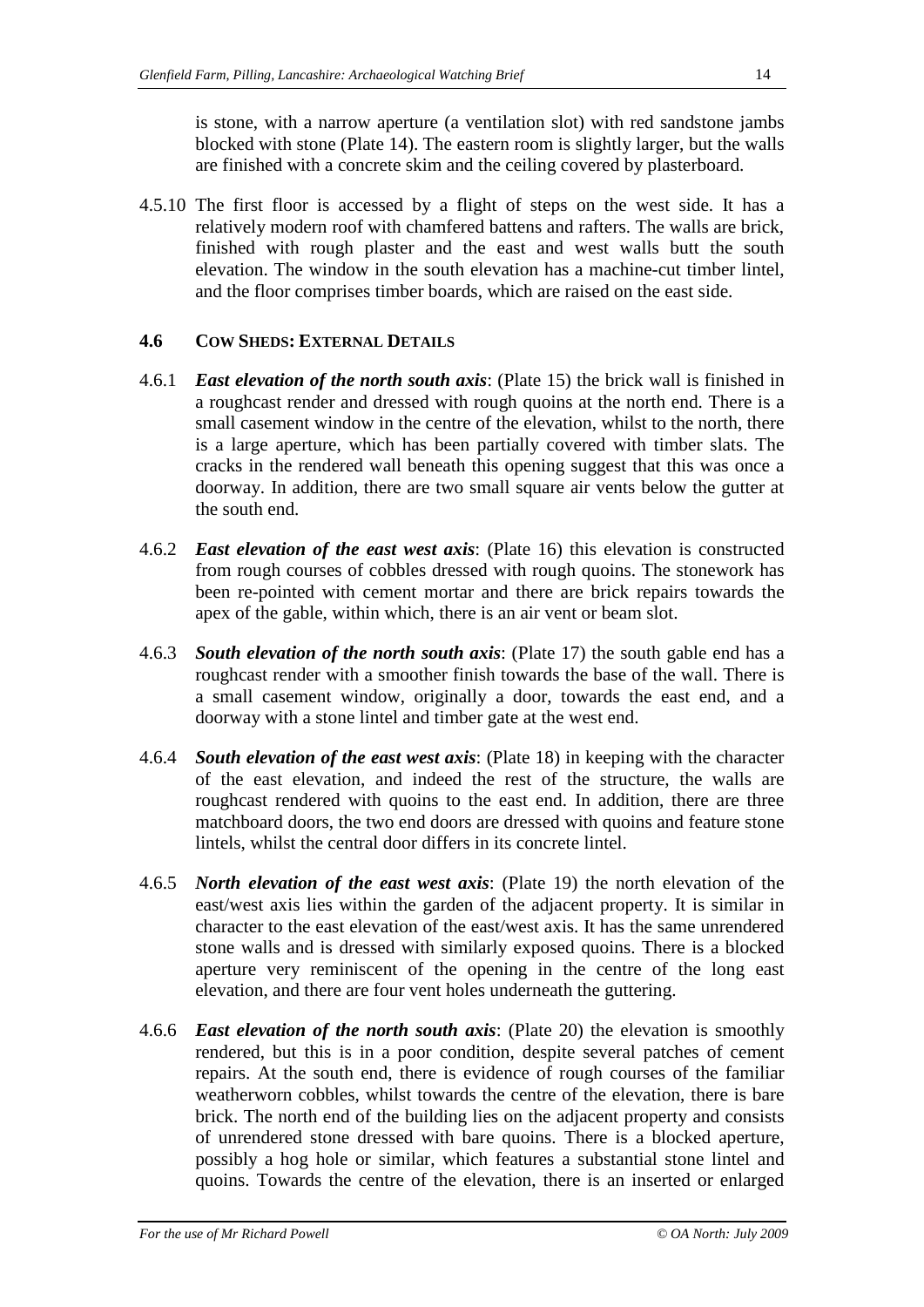gateway, with ash block repairs to the surrounds. In a similar fashion to some of the other elevations, there are four small square air vents along the underside of the guttering.

#### **4.7 COW SHEDS: INTERNAL DETAILS**

- 4.7.1 *Box One*: (Plate 24) the walls are finished with a rough plaster finish, which has been whitewashed. On the north elevation, there is an inserted brick wall featuring six square air vents and a hatch with matchboard door and timber lintel. In addition, there is a brick-blocked window on the west elevation, whilst on the south elevation there is a truncated doorway, which now has a casement window and timber panels below. The floor is concrete with a drainage channel along the east wall, whilst the partitions for the three pens and their respective feed-troughs are also concrete. The roof, which appears to include several phases of *ad hoc* repairs, is a monopitched roof with one purlin per pitch, a ridge purlin, and three trusses. The most southerly of these is simply a cross beam with two braces that entrench the purlins. In contrast the central truss is constructed in the 'straight head' king post style (Plate 21), and features trenched purlins, a supplementary vertical brace at the east end, and Baltic timber marks on the underside and south faces of the truss (Plate 22). The north truss is similarly constructed and differs only in the presence of back instead of trenched purlins.
- 4.7.2 *Box Two*: (Plates 25-26) the walls are stone, although the south elevation is brick, being the obverse of the north elevation in *Box One*. The hatch on this wall is revealed as a truncated door, with ash blocks used to infill the base of the opening. In addition, there are cinder block repairs around the widened or inserted gateway on the west elevation, and they are also located beneath the aperture on the east elevation, thus confirming that the opening was originally a doorway. At present, the aperture features a sandstone lintel and timber sill. The roof has three purlins on the west pitch and two on the east and a ridge purlin. There is a single truss at the south end of the box, which is of straight head king post construction with trenched purlins and ridge purlin, and a chamfered tie-beam.
- 4.7.3 *Box Three*: (Plate 27) the walls are stone, which is covered in whitewashed plaster, with an inserted brick wall on the east elevation. As in the previous rooms, the floor is concrete with a concrete feed trough on the south elevation. In addition, the roof is hipped to accommodate the join between the two axis of the building. Its north side is very modern with narrow machine-cut timbers serving as rafters and a purlin running east to west (Plate 23). There is a single beam running north to south, which supports a diagonal tie beam and king post. The two purlins which run north to south, appear to butt against the truss, whilst the ridge purlin is trenched within the king post. In addition, four narrow modern timbers run across the roof space, whilst the remains of early beam slots are evident on the east and west walls.
- 4.7.4 *Box Four*: (Plate 28) the external walls are stone covered in whitewashed plaster, with brick repairs above the door on the south elevation. The internal partition walls on the east and west elevations are again brick, with the former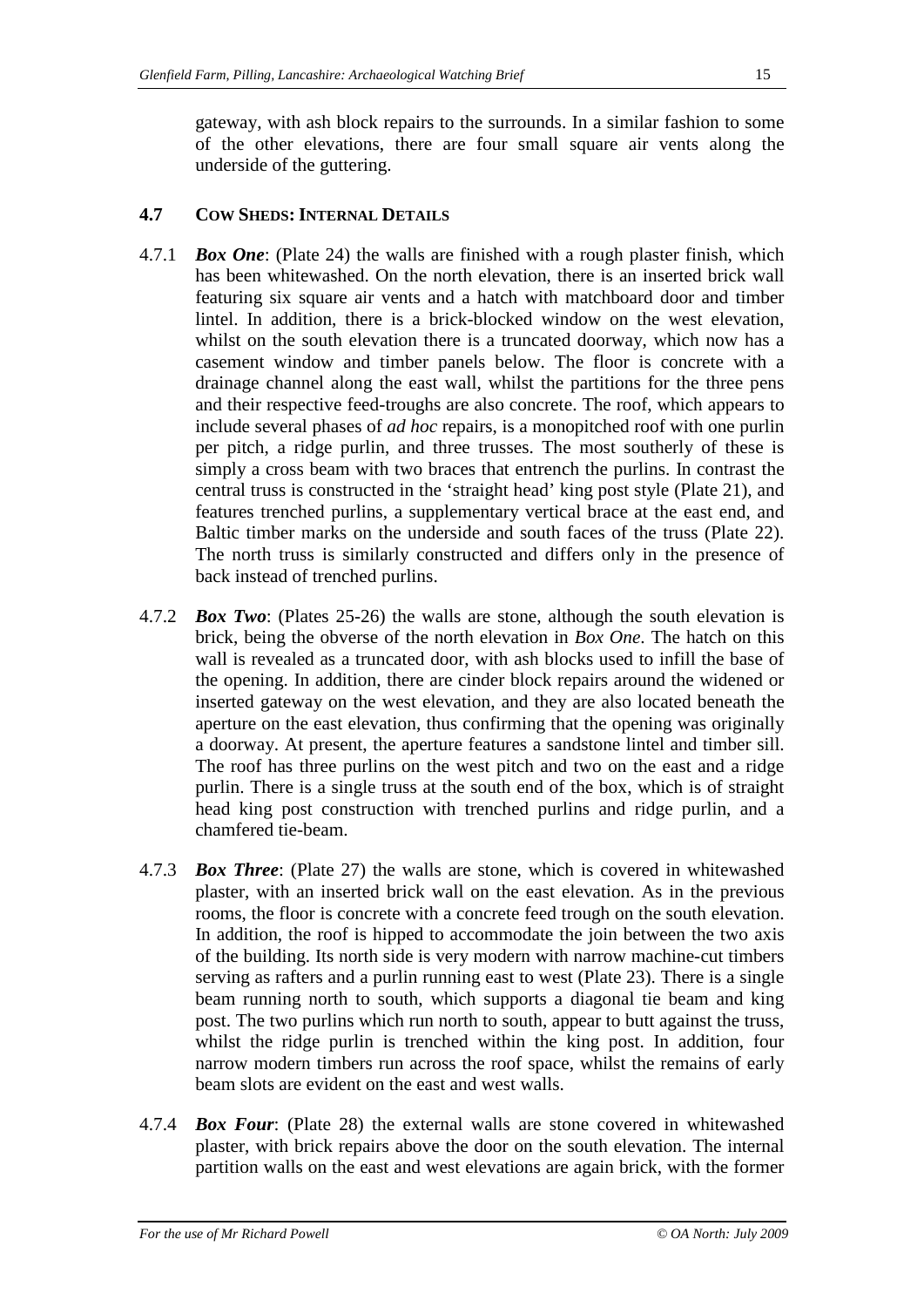appearing to have been constructed in at least two stepped phases. The roof as in *Box Three* is a mixture of phases, with the modern elements clearly visible on the southern pitch. There is no truss to speak of and support is offered primarily through four narrow machine-cut timbers that run north to south. In addition, the beam slots on the east and west elevations are again present, with the remains of a timber protruding from the former.

4.7.5 *Box Five*: (Plate 29) the east elevation, which comprises the gable end, has substantial brick repairs towards the apex of the facade, and there are also brick repairs above the door on the south elevation. Similarly, on the north elevation, there appears to be an earlier stone build overlain with a later brick phase. Moreover, this is also evident on the west wall and clarifies the reason for the step in the build of the wall. The floor is again concrete, with a feed trough attached to the south wall. The roof has one purlin per pitch and the ridge purlin, but there is no evidence of a truss or principal rafters. Instead, there is merely a small crossbeam, which is trenched within the purlins, and resembles an A-frame arrangement. In addition, there is a beam, which extends from beneath the ridge purlin on the east elevation and runs through the west wall into the adjacent stall.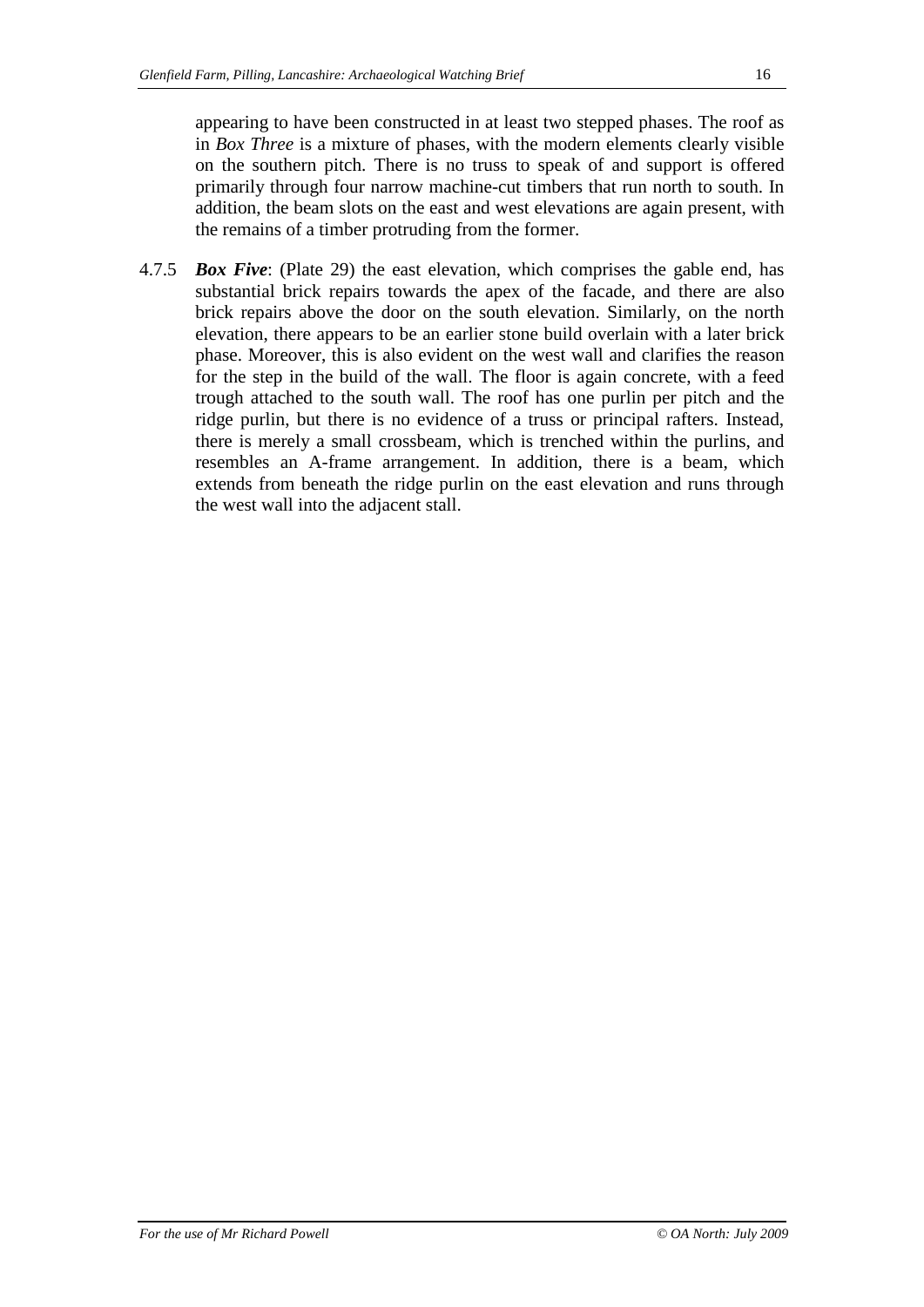# 5. DISCUSSION

#### **5.1 TOWNSIDE FARM**

- 5.1.1 It is evident from the cartographic sources that the current barn and cow sheds were both built in or immediately before 1845. It is likely that the barn was built slightly earlier, although in general the type of material is very similar. The barn was built with two relatively unusual king-post trusses, with 'baluster'-style king posts. This coupled with the remarkably archaic 'I' carved into the tie beam of the northern-most truss suggests either that the timber was all re-used, or that a particularly old-fashioned decorative techniques (perhaps deliberately so) were being used.
- 5.1.2 A number of phases of building and rebuilding are evident within the barn and cow sheds:
- 5.1.3 *Phase 1*: prior to the present buildings being constructed there were evidently earlier structures on the site. These are represented by the 'Lancashire' barn and the small building to the north shown on the early plans (Fig 3), and are almost certainly represented within the standing buildings by the cobble-built sections of walling. The plan of these sections is very similar to those of depicted on the early plans, and demonstrate that a relatively large amount of the former buildings was used. The date of these buildings is not known, but must predate 1734. It is likely that the sandstone blocks present within the Phase I fabric were taken from the former chapel (see *Section 3.3.5*), which would mean that Phase I probably dates to approximately 1717; the point at which the old chapel was demolished and the new one built.
- 5.1.4 *Phase 1a*: it is probable that the small extension to the north-west corner of the barn had occurred prior to the first depiction of it as this seems to be shown. The use of cobbles in building this addition would also suggest it is of an early date.
- 5.1.5 *Phase 2*: it would appear that the next major phase of alteration was taking place as the Tithe Map (published 1845) and first edition Ordnance Survey map (surveyed 1844-5) were being produced. This apparently involved the construction of first the present barn and then the cow sheds. These were evidently built of brick but re-used much of the earlier stonework as a foundation. The north and south bays were divided off at this time, but it is not clear what they were used for. They may have formed shippons from this date, with storage above, perhaps on two levels.
- 5.1.6 It is not certain at what point the horse-gin was built, but it is likely that it was constructed as part of this phase; the evidence within the building suggests that it was contemporary with the brickwork. Threshing machines were first invented at the end of the eighteenth century and they were described as recent introductions to Lancashire in 1795 (Holt 1795, 34). A date of *c* 1845 is not, therefore, unlikely in such a remote area. It is possible that the granary on the south end of the barn is a slightly later addition, but it was probably built at the same time that the other alterations were taking place. This led to the original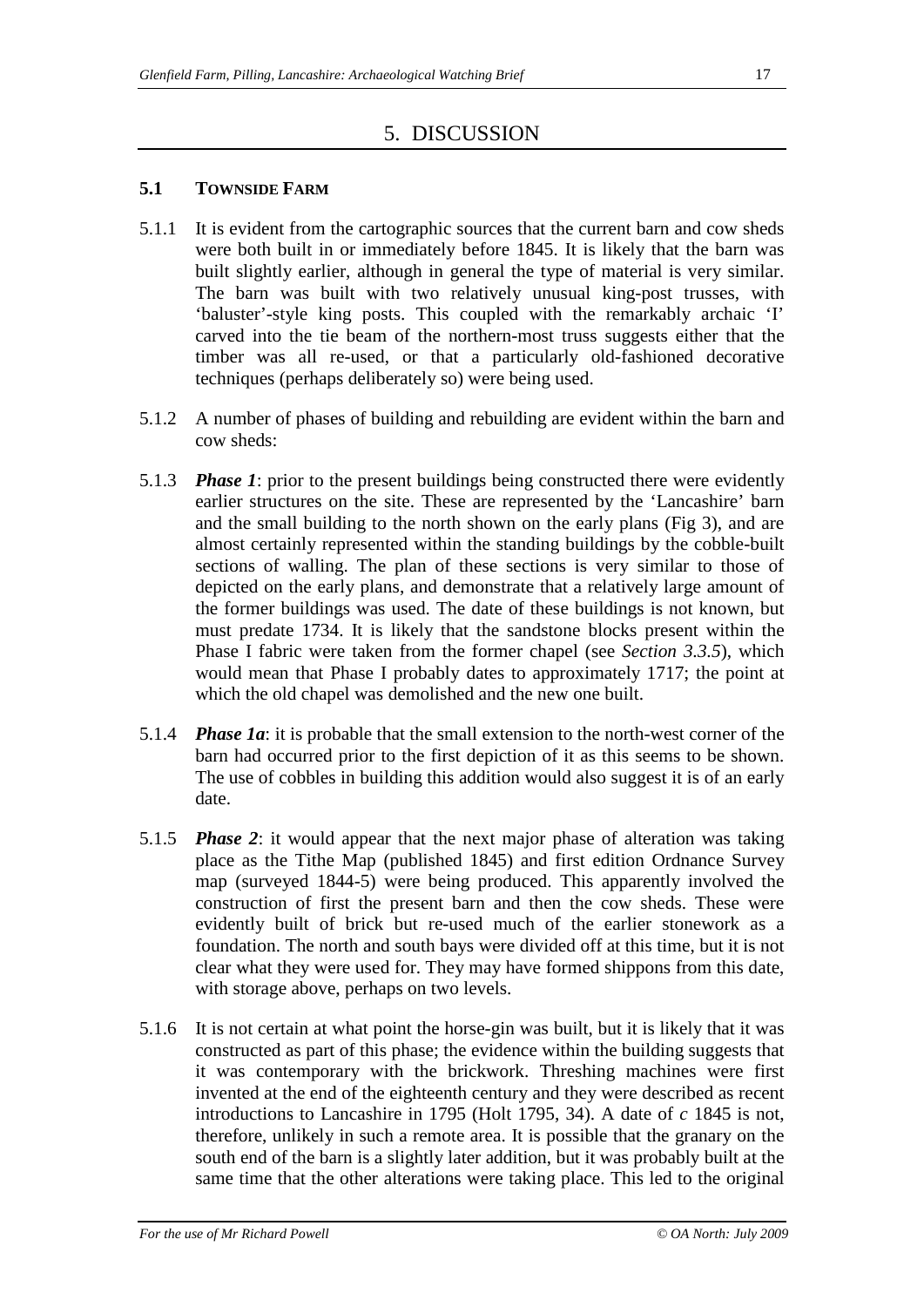ventilation slots being blocked, perhaps suggesting that the southern shippon went out of use for a while. Curiously the archaic 'I' scored into the southern truss of the barn (Plate 9) is of a much earlier style, typically of the late seventeenth century (see examples in Garnett 1994). It is not clear whether this means that this timber was also re-used or that the mark was simply using a very old-fashioned style. The baluster-style king posts are also anachronistic, and suggestive of a late seventeenth century date (Alcock and Hall 2002), that might suggest that a deliberately antiquated style was being used.

- 5.1.7 *Phase 3*: at some point prior to 1893 a small extension was added to the northwest corner of the barn, presumably to enlarge the associated shippon. Probably at the same time windows and a doorway were added to this part of the building in order to allow more light and ventilation. This was common practice during the second half of the nineteenth century, as it was believed to be beneficial to the animals (Brunskill 1987, 66).
- 5.1.8 *Phase 4*: between 1893 and 1912 the horse-gin was removed and some of the adjoining space used for the construction of a lean-to outshut. The threshing machine was apparently steam-powered within living memory (Peter Winder pers comm), and this is a likely explanation for the removal of the horse-gin. At approximately the same time the stalls in the shippons and cow sheds were also improved with the addition of concrete partition walls, floors and wall finishes. The buildings have remained in much this condition ever since.
- 5.1.9 *Phase 5*: since 1912, there have been a number of *ad hoc* repairs and alterations to the cow sheds, including the insertion of the large gateway in the west elevation. This was presumably undertaken to compensate for the blocking of a similar sized door on the east, which was converted into a slatcovered window. At a similar time, the door in the brick partition between *Boxes One* and *Two* was truncated to its present size, in order to create a hatch. The roof at the north end of the cow sheds has also received some attention, particularly during the last few years, when the machine-cut cross beams and rafters, purlins were added in *Boxes Four* and *Five.*

#### **5.2 DISCUSSION**

- 5.2.1 It is evident that the buildings at Townside Farm have retained some very early fabric from preceding structures. Although these early buildings cannot be dated they are at least early eighteenth century in origin, and may be seventeenth century. The re-used timber within the barn and possible fragments of cruck blades are indicative of a building tradition recorded throughout the Fylde region and dating from at least the beginning of the seventeenth century (Watson and McClintock 1979, 15-19). The re-use of timber is known to have taken place from at least the seventeenth century in some areas (Tyson 2000, 41), however, which could make them even earlier. While it is impossible to be certain, it is likely that these earlier buildings performed similar functions to those that replaced them.
- 5.2.2 The apparently deliberately anachronistic style of elements of the barn is a particularly curious feature, and one that is worthy of note. It would be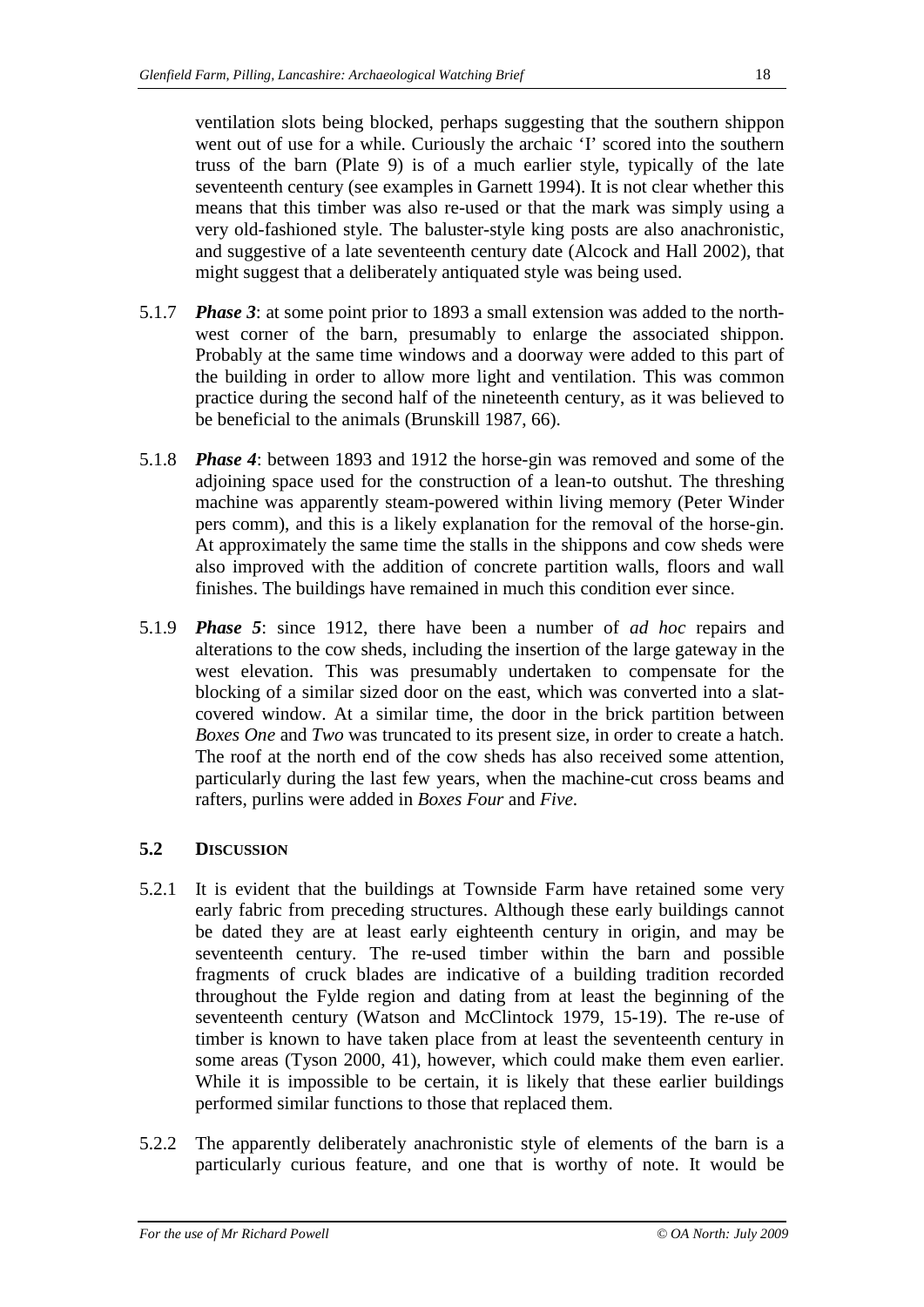particularly interesting to discover the identity of the carpenter, and any similar examples of work in the immediate or wider area.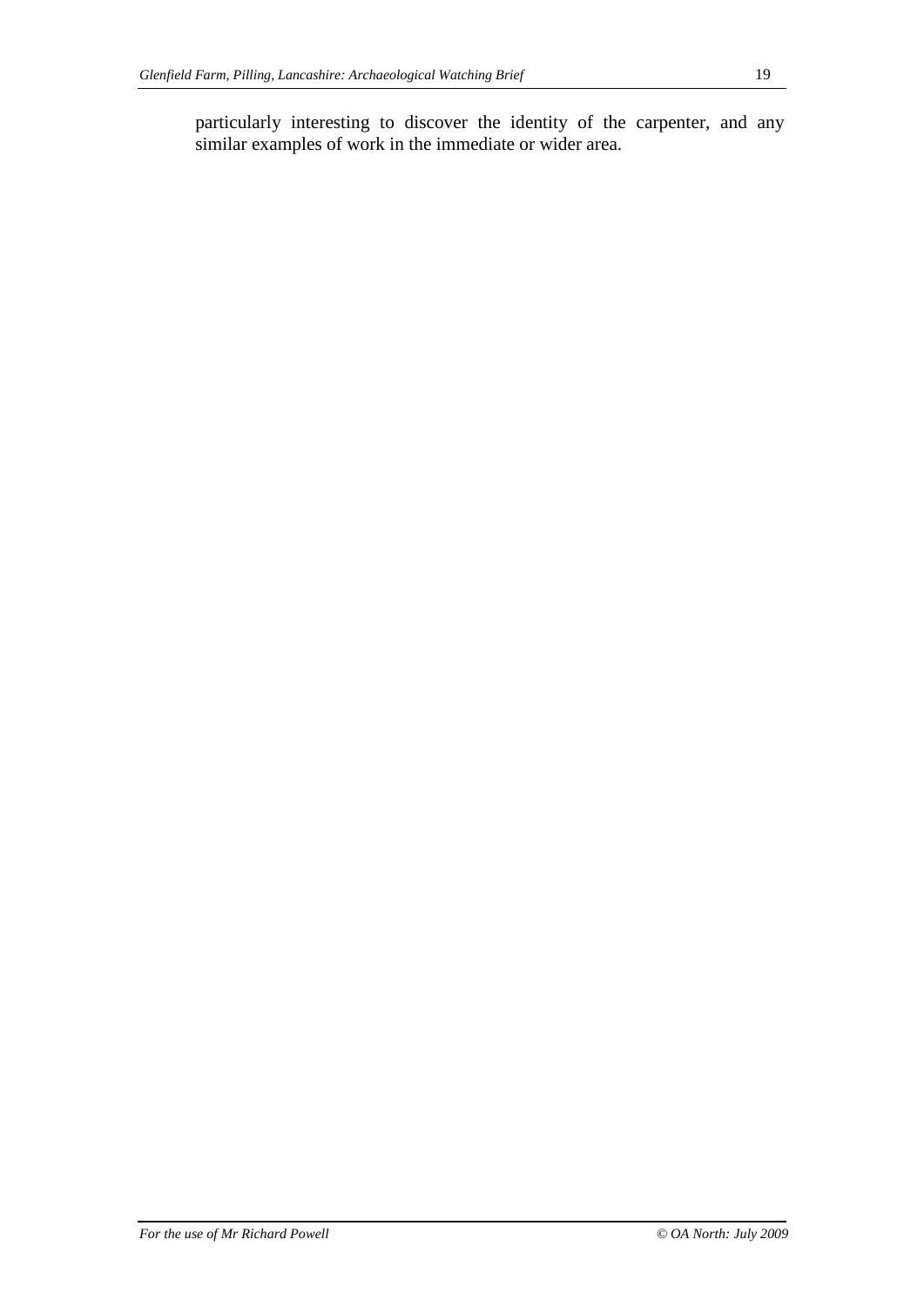#### **6.1 RECOMMENDATIONS**

6.1.1 There are no recommendations for further work, following the completion of the archaeological building investigation and map regression. It would be worthwhile publishing a short note about the unusual king post in a suitable Journal in order to allow it to be compared with similar examples.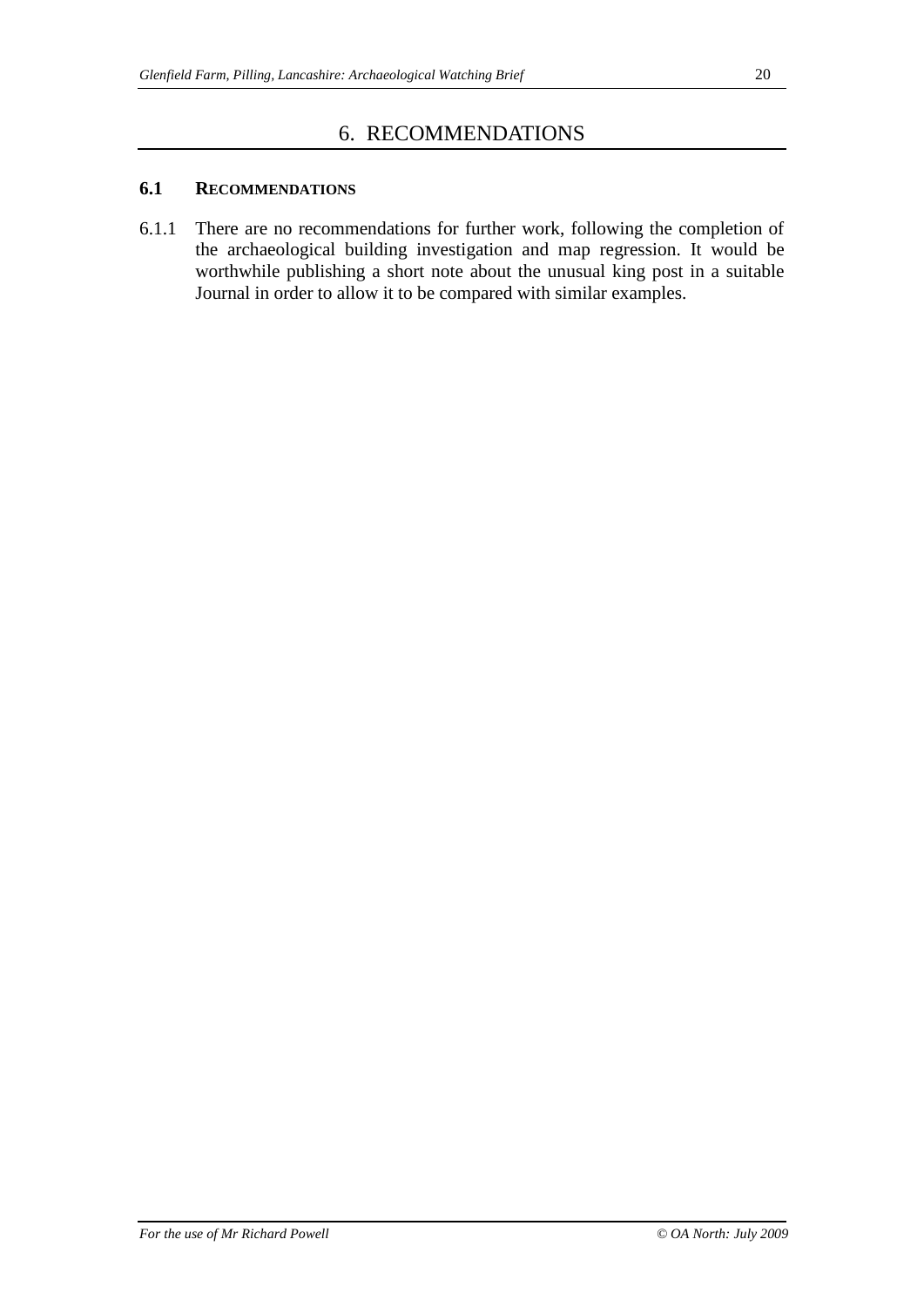# 7. BIBLIOGRAPHY

#### **7.1 PRIMARY AND CARTOGRAPHIC SOURCES**

LRO(P) DDX 2320/1, 1734 *A Plan of Part of the Township of Pilling* 

LRO(P) DRB 1/150, 1844 *Apportionment of the Rent-Charge in Lieu of Tithes in the Township of Pilling in the Parish of Garstang in the County of Lancaster* 

LRO(P) DRB 1/150, 1845 *Plan of the Township of Pilling in the Parish of Garstang in the County of Lancaster*

Ordnance Survey, 1848 *Lancashire Sheet* **38**, 6": 1 Mile, surveyed 1844-5

Ordnance Survey, 1893 *Lancashire Sheet* **38.16**, 25": 1 Mile, surveyed 1890

Ordnance Survey, 1912 *Lancashire Sheet* **38.16**, 25": 1 Mile, revised 1910

Ordnance Survey, 1932 *Lancashire Sheet* **38.16**, 25": 1 Mile, revised 1930

Ordnance Survey, 2002 *Preston and Blackpool, Lytham St Anne's*, Landranger **102**, 1: 50 000

Yates, W, 1786 *The County Palatine of Lancaster* 

#### **7.2 SECONDARY SOURCES**

Alcock, NW, and Hall, L, 2002 *Fixtures and Fittings in Dated Houses 1567-1763*, 3rd edn, CBA Practical Handbook in Archaeology, **11**, York

Brunskill, RW, 1987 *Traditional Farm Buildings of Britain*, 2nd edn, London

Campbell, JWP, 2000 Naming the Parts of Post-Medieval Roof Structures, *Vernacular Architecture*, **31**, 45-51

Countryside Commission, 1998 *Countryside Character, Volume 2: North West*, Cheltenham

English Heritage, 1991 *The Management of Archaeological Projects*, 2nd edn, London

Garnett, E, 1994 *The Dated Buildings of South Lonsdale*, Lancaster

Harley, LS, 1974 A Typology of Brick: With Numerical Coding of Brick Characteristics, *J Brit Archaeol Assoc*, 3rd ser, **37**, 64-87

Holt, J, 1795 *General View of the Agriculture of the County of Lancaster*, London

Kelly and Co, 1858 *Post Office Directory of Lancashire*, London

Kelly's Directories Limited, 1905 *Kelly's Directory of Lancashire*, London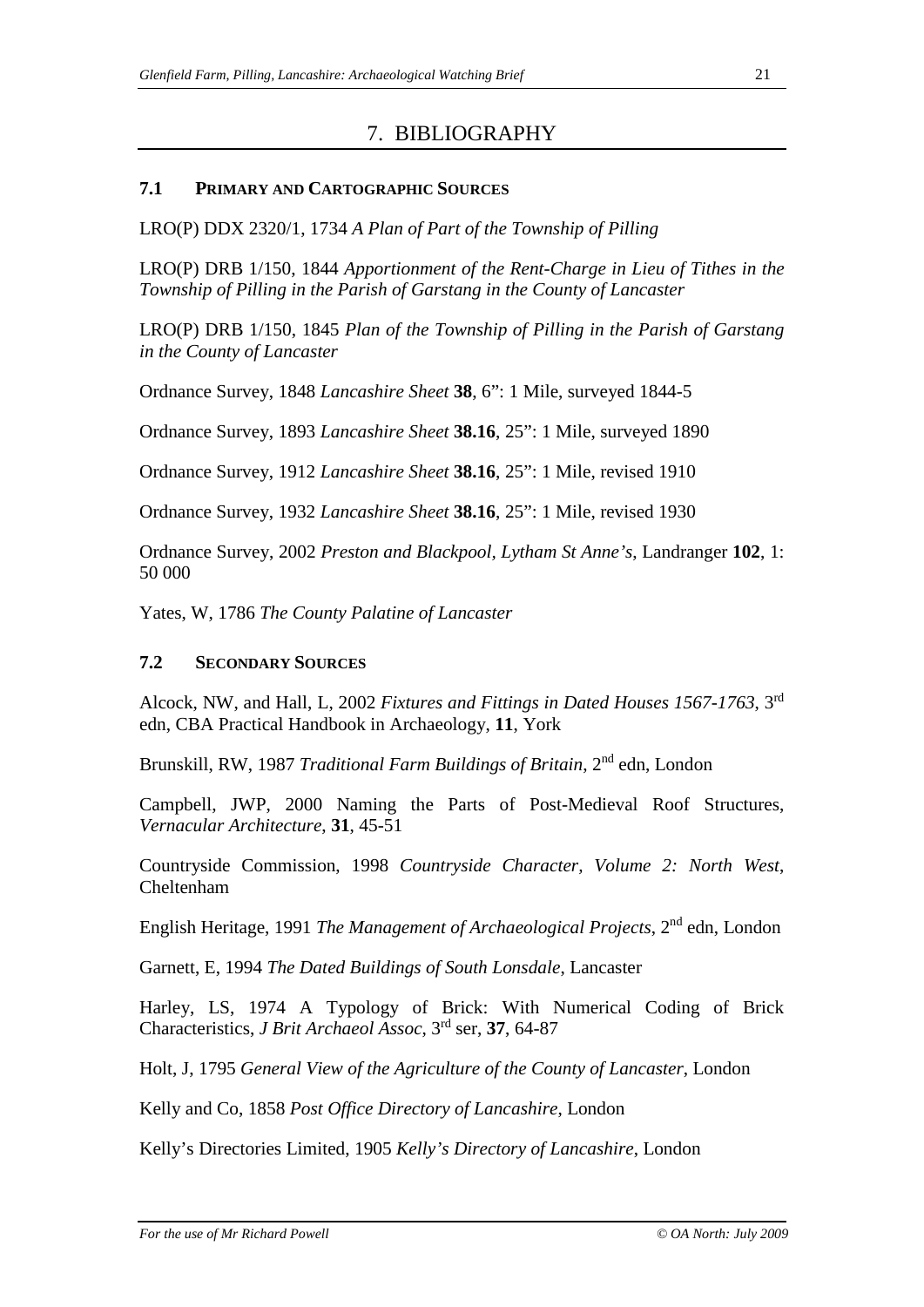Mawson, TH, 1937 *Amounderness, Being the Report of the Regional Planning Committee for the Area of the Fylde*, London

Middleton, R, Wells, CE, and Huckerby, E, 1995 *The Wetlands of North Lancashire*, North West Wetlands Survey **3**, Lancaster Imprints **4**, Lancaster

OA North, 2003 *Island Lane, Pilling, Lancashire: Watching Brief*, unpubl rep

Rothwell, C, 1976 *The Fylde as it Was*, Nelson

Royal Commission on the Historic Monuments of England, The (RCHME), 1996 *Recording Historic Buildings: A Descriptive Specification*, 3rd edn, Swindon

Slater, I, 1869 *Slater's Royal National Commercial Directory of Lancashire*, Manchester

Slater, I, 1882 *Slater's (Late Pigot and Co's) Royal National Commercial Directory of Lancashire*, **2**, Manchester

Sobee, FJ, 1997 *A History of Pilling*, 2nd edn, Blackpool

Tyson, B, 2000 Management Attitudes Towards Reusing Materials in Traditional Cumbrian Buildings, *Vernacular Architecture*, **31**, 32-44

Watson, RC, and McClintock, ME, 1979 *Traditional Houses of the Fylde*, Centre North-West Regional Studies, occ paper **6**, Lancaster

Waugh, E, *c*1874 *Lancashire Sketches*, Manchester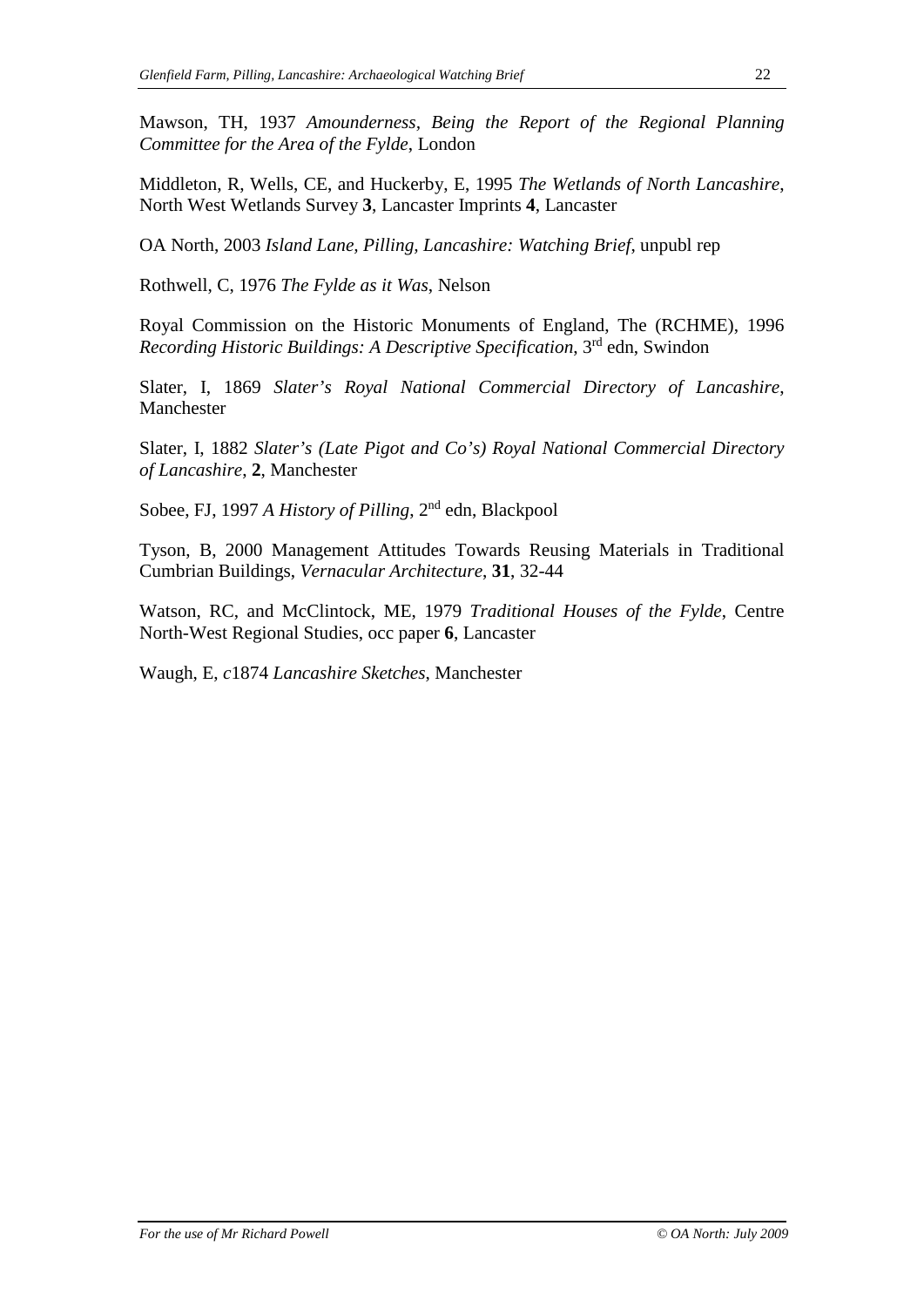### 8. ILLUSTRATIONS

#### **8.1 FIGURES**

- Figure 1: Location plan
- Figure 2: Site plan
- Figure 3: Tracing of the plans of 1734 (DDX 2320/1) and 1845 (DRB 1/150)
- Figure 4: Ground floor plan of the barn
- Figure 5: North-facing cross-section of the barn
- Figure 6: Ground floor plan of the cow sheds

Figure 7: South-facing cross-section of the cow sheds

#### **8.2 PLATES**

Plate 1: Part of the Ordnance Survey map of 1848 showing Townside Farm

Plate 2: Part of the Ordnance Survey map of 1893 showing Townside Farm

Plate 3: The east external elevation of the barn

Plate 4: The south external elevation of the barn

Plate 5: The south end of the west external elevation of the barn

Plate 6: The north end of the west external elevation of the barn

Plate 7: The north external elevation of the barn

Plate 8: The southern truss within the barn

Plate 9: Carved 'I', possibly part of a date, in the tie beam of the northern truss

Plate 10: The north-west corner of the barn showing phases of cobbles and brick building

Plate 11: North internal elevation of the barn

Plate 12: General view of the northern shippon

Plate 13: General view of the southern shippon

Plate 14: Blocked ventilation slot enclosed by the granary

Plate 15: The east elevation of the north/south axis of the cow sheds

Plate 16: The east elevation of the east/west axis of the cow sheds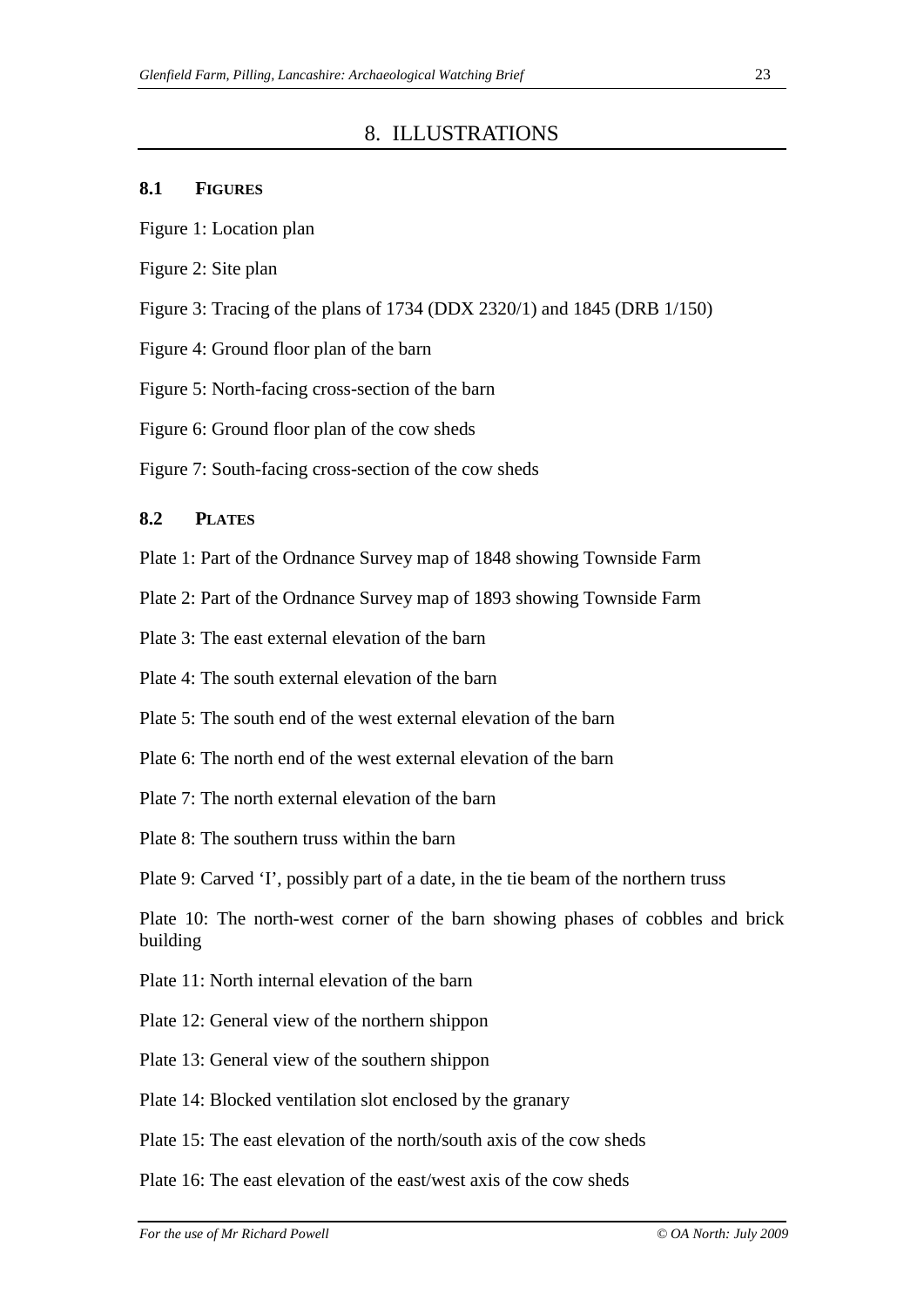- Plate 17: The south elevation of the north/south axis of the cow sheds
- Plate 18: The south elevation of the east/west axis of the cow sheds
- Plate 19: The north elevation of the east/west axis of the cow sheds
- Plate 20: The west elevation of the north/south axis of the cow sheds
- Plate 21: North-west-facing view of the central king post truss in *Box One*
- Plate 22: Detail of the Baltic timber marks on the central truss
- Plate 23: Detail of the recently replaced ceiling in *Box Three*
- Plate 24: North-facing view of *Box One*
- Plate 25: East-facing view of *Box Two*
- Plate 26: South-facing view of *Box Two*
- Plate 27: North-west-facing view of *Box Three*
- Plate 28: North-west-facing view of *Box Four*
- Plate 29: North-facing view of *Box Five*